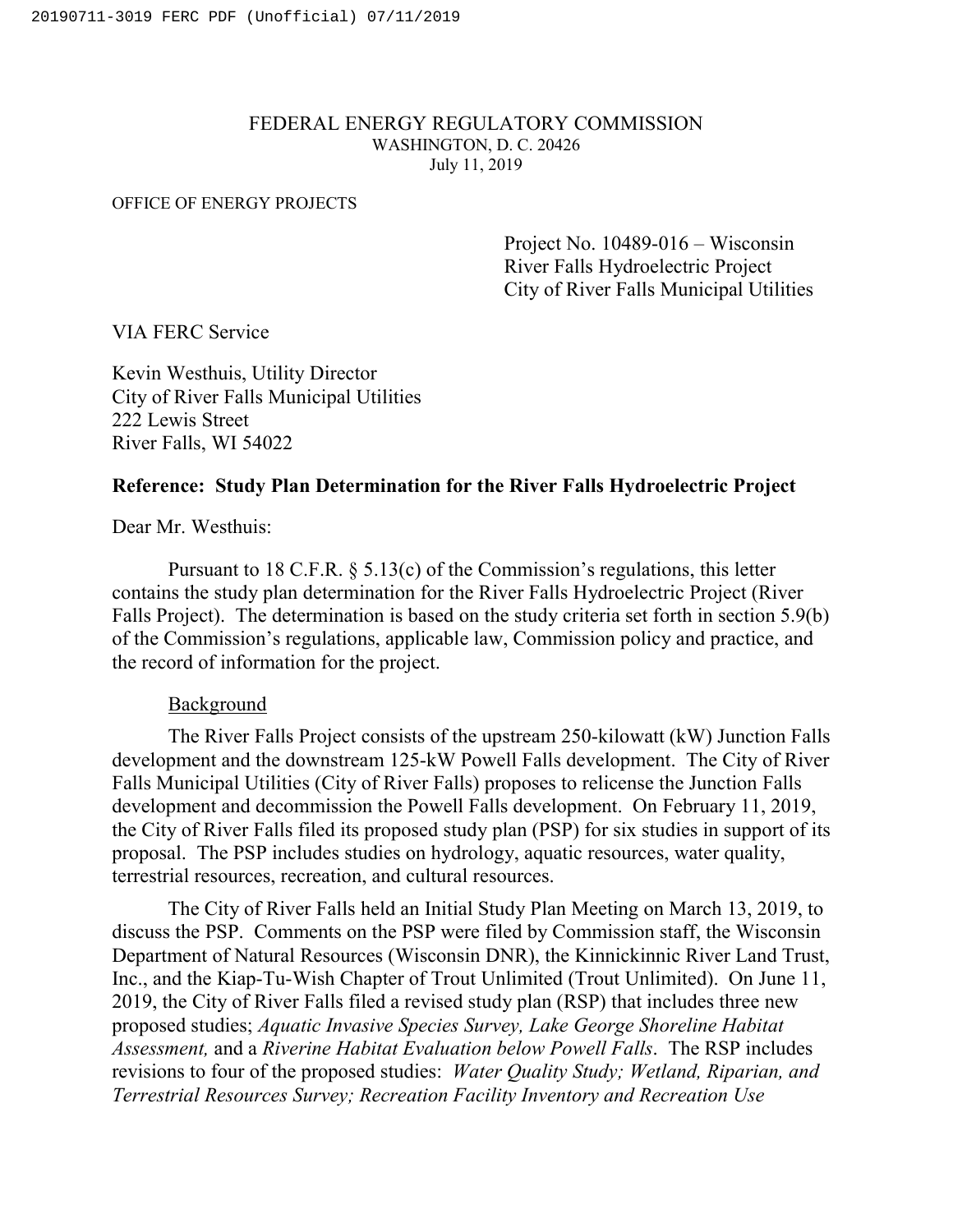*Assessment; and the Cultural Resources Study*. The RSP also contains a newly proposed Powell Falls Decommissioning Plan.

Comments on the RSP were filed by Wisconsin DNR, Trout Unlimited, Friends of the Kinni, Wisconsin State Historic Preservation Office, and Patricia K. La Rue.

# General Comments

Some of the comments received do not specifically address study plan issues. These include comments on proposed license requirements. This determination does not address such comments, but rather addresses only the merits of the RSP submitted pursuant to section 5.13 of the Commission's regulations and comments received thereon.

#### Study Plan Determination

The City of River Falls' RSP is approved with the staff-recommended modifications discussed in Appendix B. As indicated in Appendix A, five studies are approved as proposed, four are approved with modifications, and six are not required. This determination also addresses the studies requested by stakeholders that were not proposed by the City of River Falls (*see* Appendix A).

The specific modifications and bases for modifying the City of River Falls' study plan are discussed in Appendix B. Commission staff reviewed all comments and considered all study plan criteria in section 5.9 of the Commission's regulations. However, only the specific study criteria particularly relevant to the determination are referenced in Appendix B.

Studies for which no issues were raised are not discussed in this determination. Unless otherwise indicated, all components of the approved studies not modified in this determination must be completed as described in the City of River Falls' RSP. Pursuant to the revised process plan, the initial study report for all studies in the approved study plan must be filed by January 31, 2020.

Nothing in this study plan determination is intended, in any way, to limit any agency's proper exercise of its independent statutory authority to require additional studies. In addition, the City of River Falls may choose to conduct any study not specifically required herein that it feels would add pertinent information to the record.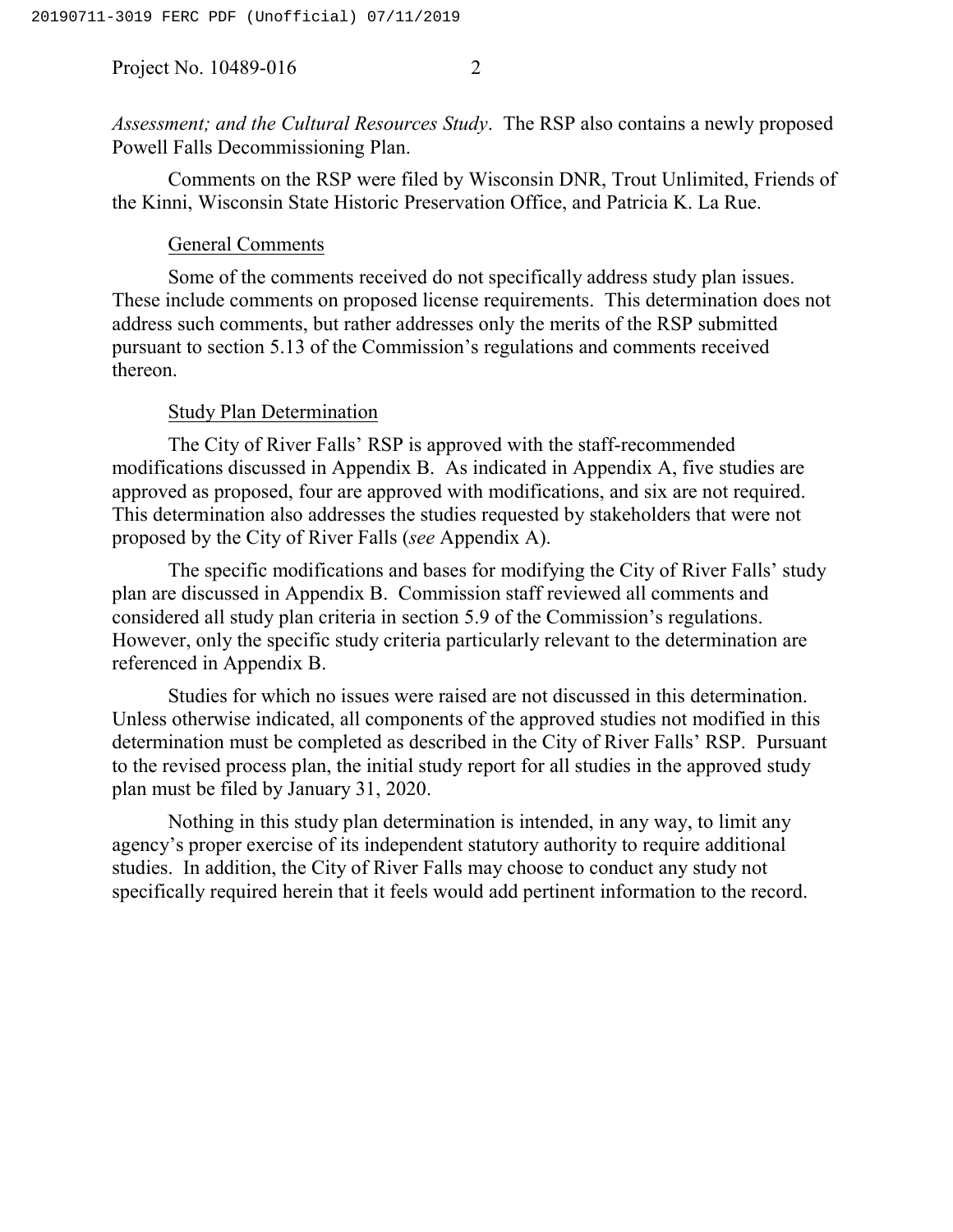If you have any questions, please contact Shana Wiseman at shana.wiseman@ferc.gov or (202) 502-8736.

Sincerely,

Jerm Wor

for Terry L. Turpin Director Office of Energy Projects

Enclosure: Appendix A – Summary of Determinations on Proposed and Requested Studies Appendix B – Staff Recommendations on Proposed and Requested Studies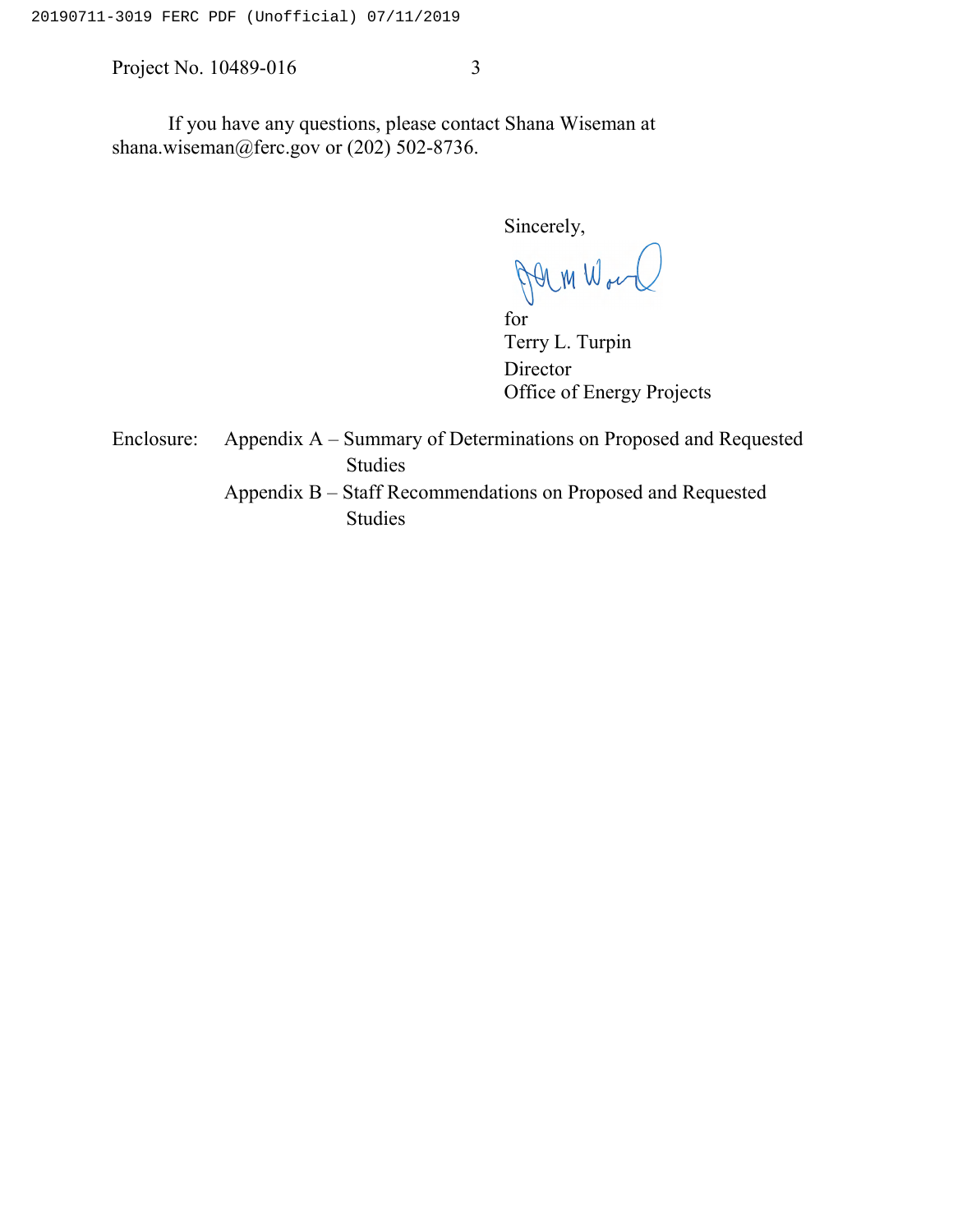# **APPENDIX A**

# **SUMMARY OF DETERMINATIONS ON PROPOSED AND REQUESTED STUDIES**

| <b>Study</b>                                                                                                             | <b>Recommending Entity</b>                                                                 | <b>Approved</b> | <b>Approved with</b><br><b>Modifications</b> | <b>Not</b><br>Required |
|--------------------------------------------------------------------------------------------------------------------------|--------------------------------------------------------------------------------------------|-----------------|----------------------------------------------|------------------------|
| Hydrologic and<br>Hydraulic Evaluation<br>Study                                                                          | City of River Falls                                                                        |                 |                                              | X                      |
| Hydrologic Impacts<br>Study                                                                                              | Kiap-Tu-Wish<br><b>Chapter of Trout</b><br><b>Unlimited</b> (Trout<br>Unlimited)           |                 |                                              | X                      |
| <b>Water Quality Study</b>                                                                                               | City of River Falls                                                                        |                 | X                                            |                        |
| <b>Fish Survey</b>                                                                                                       | Wisconsin Department<br>of Natural Resources<br>(Wisconsin DNR);<br><b>Trout Unlimited</b> |                 |                                              | X                      |
| <b>Mussel Survey</b>                                                                                                     | <b>Wisconsin DNR</b>                                                                       |                 | X                                            |                        |
| Macroinvertebrate<br>Survey                                                                                              | Wisconsin DNR;<br><b>Trout Unlimited</b>                                                   |                 |                                              | X                      |
| Lake George Shoreline<br><b>Habitat Assessment</b>                                                                       | City of River Falls                                                                        | X               |                                              |                        |
| Aquatic Invasive<br><b>Species Survey</b>                                                                                | City of River Falls                                                                        | X               |                                              |                        |
| Wetland, Riparian, and<br><b>Terrestrial Resources</b><br>Survey                                                         | City of River Falls                                                                        | X               |                                              |                        |
| Riverine Habitat<br><b>Evaluation below</b><br><b>Powell Falls</b>                                                       | City of River Falls                                                                        |                 | X                                            |                        |
| <b>Recreation Facility</b><br>Inventory and<br><b>Recreation Use</b><br>Assessment                                       | City of River Falls                                                                        | X               |                                              |                        |
| Comprehensive Study<br>of Recreation, Tourism,<br>and Aesthetic<br><b>Resources Quantifying</b><br>Their Economic Values | Friends of the Kinni                                                                       |                 |                                              | X                      |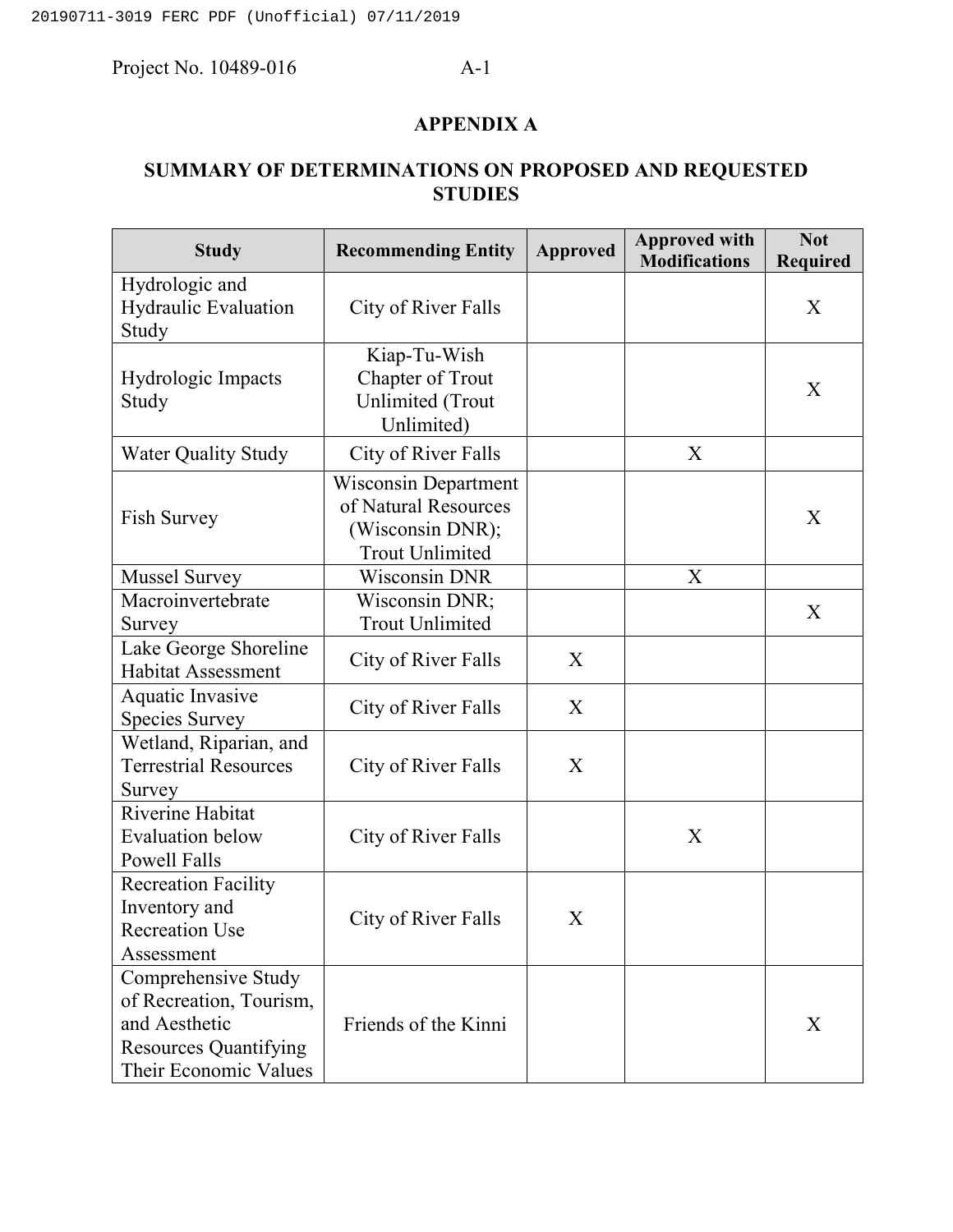| <b>Study</b>                                                                           | <b>Recommending Entity</b> | <b>Approved</b> | <b>Approved with</b><br><b>Modifications</b> | <b>Not</b><br><b>Required</b> |
|----------------------------------------------------------------------------------------|----------------------------|-----------------|----------------------------------------------|-------------------------------|
| <b>Cultural Resources</b><br>Study                                                     | City of River Falls        |                 | X                                            |                               |
| Powell Falls<br>Decommissioning Plan                                                   | City of River Falls        | X               |                                              |                               |
| Economic Analysis of<br>the Costs of Operation,<br>Maintenance, and<br><b>Benefits</b> | Friends of the Kinni       |                 |                                              | X                             |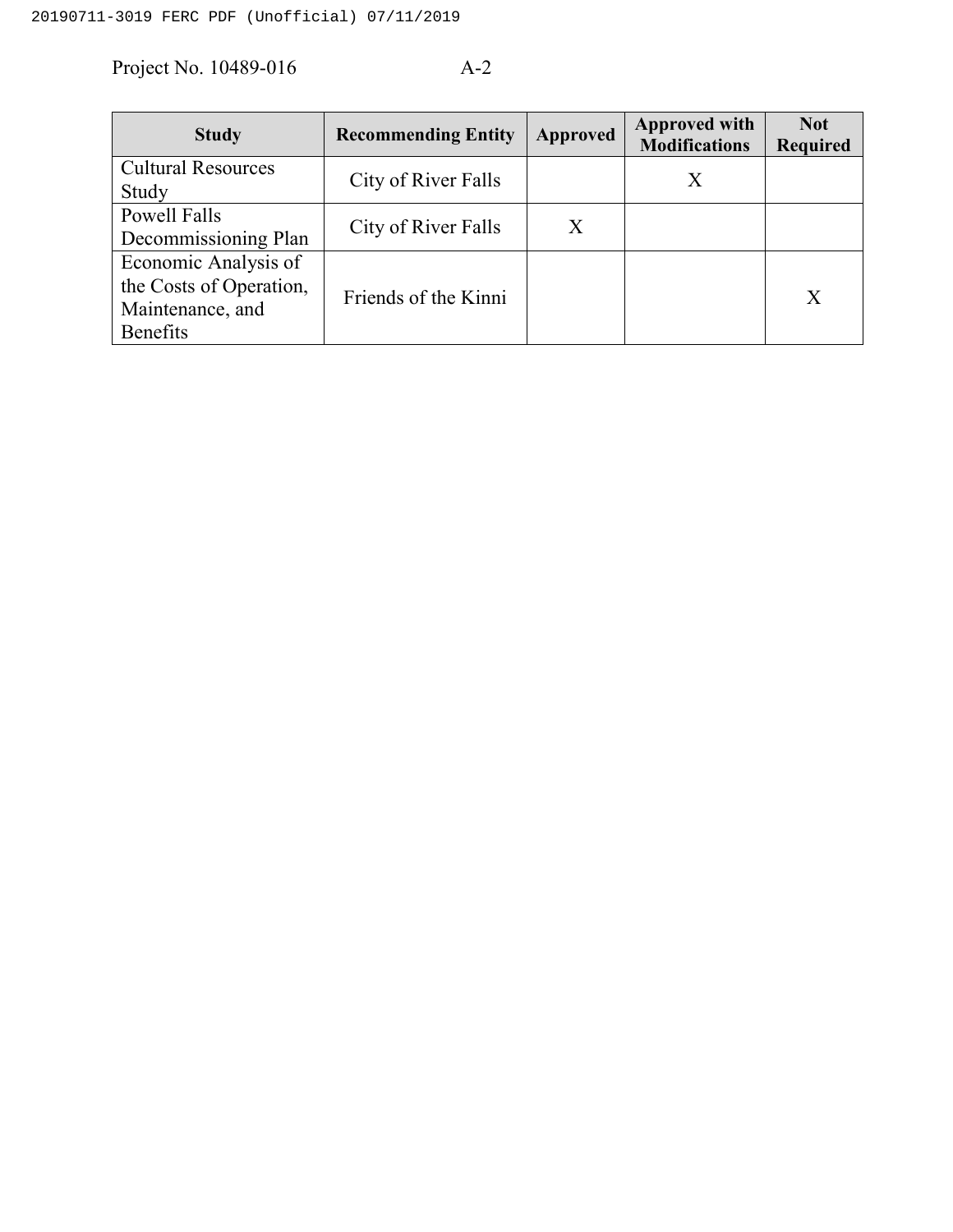### **APPENDIX B**

## **STAFF RECOMMENDATIONS ON PROPOSED AND REQUESTED STUDIES**

## **I. Required Studies**

l

## **Hydrologic and Hydraulic Evaluation**

### Applicant's Proposed Study

The purpose of the hydrologic and hydraulic evaluation is to predict the hydraulic characteristics of the reach of the Kinnickinnic River presently occupied by the Powell Falls Dam and reservoir following the removal of Powell Falls Dam. These hydraulic characteristics include water surface elevations, velocities, depths and widths associated with a typical summer low flow, 2-year flood, 10-year flood, and the 100-year flood. The hydraulic component of the evaluation would be completed using the U.S. Army Corps of Engineers' Hydrologic Engineering Center–River Analysis System (HEC-RAS) software.

The City of River Falls proposes to review and refine the existing HEC-RAS model for the Kinnickinnic River developed by Short Elliott Hendrickson (SEH, 2017). The City of River Falls states that these refinements include: (1) reintroducing Junction Falls Dam into the model;<sup>[1](#page-5-0)</sup> (2) reviewing the model's input geometry and site conditions to determine whether a topographic survey of the channel and bedrock near the Powell Falls Dam, prior to dam removal, would improve the model; (3) and if the model is determined to be improved by the addition of a topographic survey, a topographic survey would be completed on the downstream side of the Powell Falls Dam and incorporated into the model. The post-removal channel form would be estimated based on previous sediment investigations (Inter-Fluve, 2016). The City of River Falls states that the modeling results would be used in the management or enhancement of this reach and its riparian areas.

For the hydrologic component, the City of River Falls proposes to review existing flood frequency estimates and, if appropriate, update the flow rates used for floodplain analysis and dam safety assessment. Flow rate data would be obtained from: (1) the U.S. Geological Survey's (USGS) Guidelines for Determining Flood Flow Frequency – Bulletin 17 C (England, et al, 2018) to develop a flood frequency curve at the USGS Kinnickinnic River gage (gage no. 05342000);**[2](#page-5-1)** (2) retrieval (if possible) of the Hydrologic Engineering Center–Hydrologic Modeling System (HEC-HMS) software

<span id="page-5-1"></span><span id="page-5-0"></span>**<sup>1</sup>** The SEH model was developed to predict the hydraulic characteristics associated with the removal of both the Powell Falls and Junction Falls Dams, which were removed from the HEC-RAS geometry file.

**<sup>2</sup>** The USGS gage is located about 7.5 miles downstream of the River Falls Project.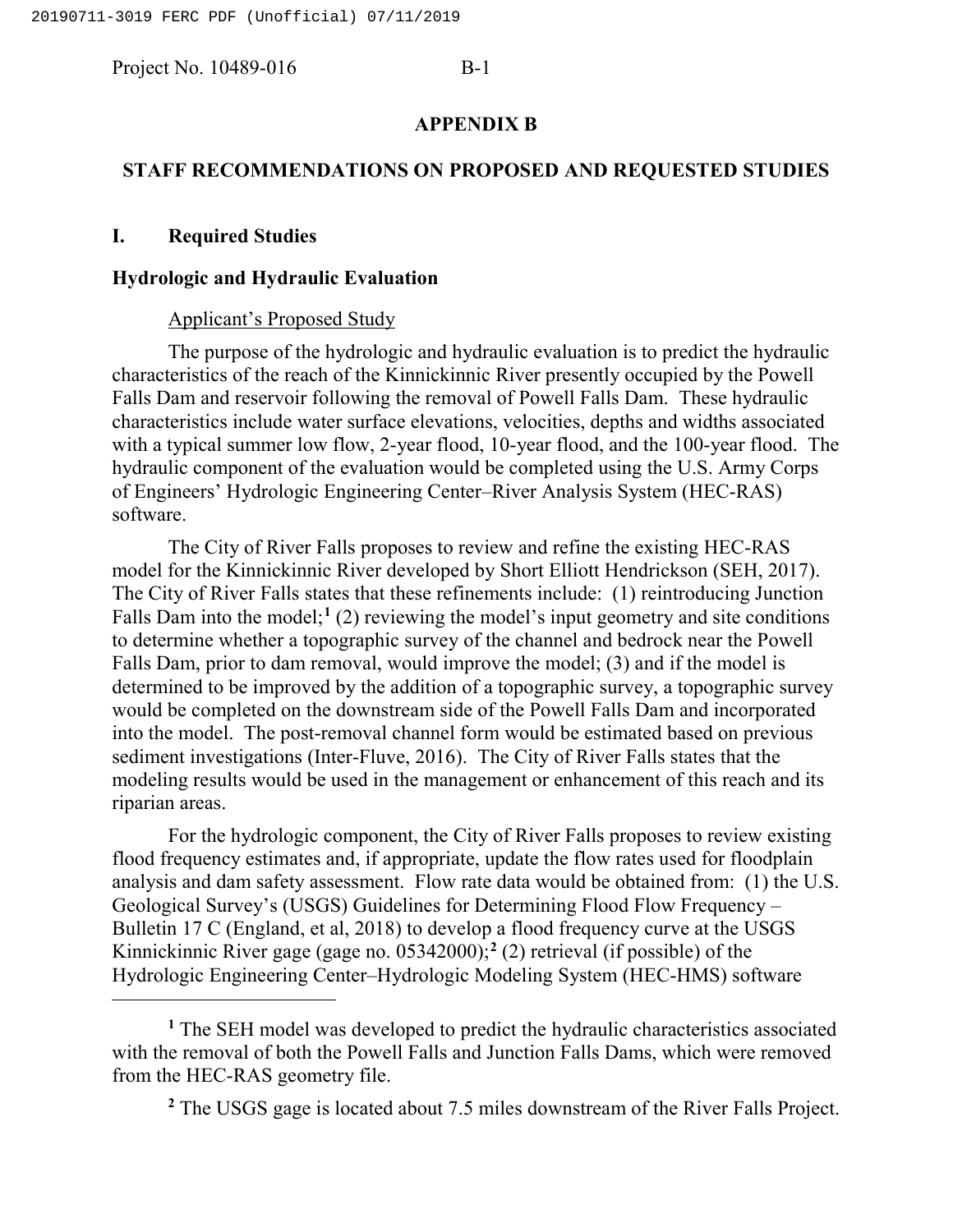model used for the Flood Insurance Study from the Federal Emergency Management Agency (FEMA, 2011) and verification of that model against flood records at USGS gage no. 05342000; (3) HEC-HMS simulation of the 24-hour, 100-year precipitation depth specified in National Oceanic and Atmospheric Administration Atlas 14 and using the MSE-3 temporal distribution (NOAA, 2013); and (4) application of the current (2017) USGS regression equations for Wisconsin. The City of River Falls states that any update of the 100-year flood could be used to support a dam safety assessment of the Junction Falls Dam.

The City of River Falls states that as a participant in the National Flood Insurance Program, it would need to provide an analysis supporting a Letter of Map Revision if Powell Falls Dam is removed. The City of River Falls proposes to defer submittals related to floodplain zoning or the National Flood Insurance Program until the decommissioning process is under way (likely 2025 or 2026). The City of River Falls also states that Wisconsin's floodplain management regulations require floodplain zoning consistent with existing hydraulic geometry. Therefore, the City of River Falls states that the study would be use to comply with Wisconsin's regulations and the National Flood Insurance Program.

#### Comments on the Study

None.

## Discussion and Staff Recommendation

The City of River Falls states that the water surface profiles and other hydraulic data gathered as a result of the study would be for informational purposes, but does not state how the information would inform potential license requirements. The City of River Falls also states that this hydrologic and hydraulic evaluation would be used for compliance with Wisconsin's floodplain management regulations and the National Flood Insurance Program. Because the hydrologic and hydraulic evaluation would not support our environmental assessment of the proposed dam removal or would not inform the development of license requirements (section 5.9(b)(5)), we do not recommend the City of River Falls conduct the proposed hydrologic and hydraulic evaluation. However, this does not preclude the City of River Falls from conducting the hydrologic and hydraulic evaluation and using the information as it sees fit.

## **Water Quality Study**

l

# Applicant's Proposed Study

The City of River Falls proposes to deploy water quality sondes**[3](#page-6-0)** and continuously monitor dissolved oxygen (DO) and temperature at 15-minute intervals from July 1 to

<span id="page-6-0"></span>**<sup>3</sup>** A sonde is an instrument probe that automatically collects data, such as DO levels, about its surroundings.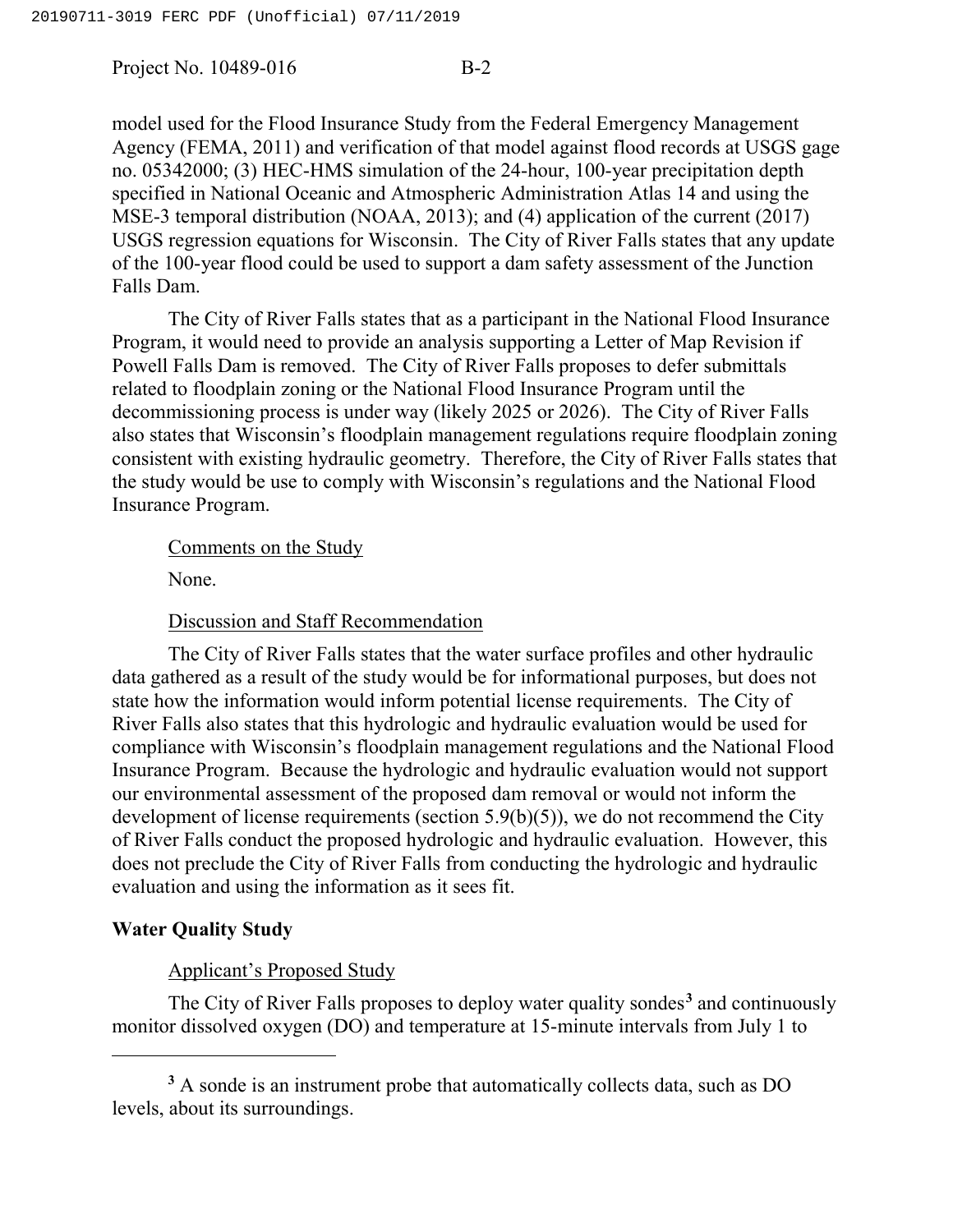September 15 in 2019 and May 1 to September 15 in 2020 to document baseline water quality conditions. The City of River Falls would conduct the monitoring at the following locations: (1) Kinnickinnic River upstream of Lake George (Junction Falls reservoir); (2) Lake George; (3) downstream of Junction Falls Dam; and (4) downstream of Powell Falls Dam. The City of River Falls would visit the water quality sondes every two weeks, at which time the data would be downloaded and the sondes would be checked, calibrated, and then re-deployed.

## Comments on the Study

Kiap-TU-Wish Chapter of Trout Unlimited (Trout Unlimited) recommends that the City of River Falls include additional water quality variables in its study and collect data from April through October for two years to adequately assess water quality conditions in Lake George and evaluate potential effects of project operation on water quality in the Kinnickinnic River downstream of the project. Specifically, Trout Unlimited recommends the continuous monitoring of DO, temperature, pH, and conductivity, along with the periodic monitoring of turbidity, suspended solids, various forms of nitrogen and phosphorus, trace metals, bacteria, and chlorophyll. Trout Unlimited also recommends weekly photography documenting the timing and spatial extent of algal mats on Lake George.

## Discussion and Staff Recommendation

Continuous monitoring of pH and conductivity, and the periodic monitoring of turbidity, suspended solids, nitrogen and phosphorus concentrations, trace metals, bacteria, and chlorophyll levels may provide additional information to describe existing water quality conditions, but there is no indication that project operation has a significant effect on these variables. In general, these variables are influenced by other activities in the basin and have not been directly connected to the operation of the project (section 5.9(b)(5)). Further, existing information from other studies is sufficient to generally characterize water quality conditions, including pH, conductivity, suspended solids, trace metals, nitrogen, phosphorus, and chlorophyll levels (section 5.9(b)(4); *see* Wisconsin DNR, 2019). However, a description and photographs of algal mats on Lake George could be useful in interpreting diurnal and/or seasonal changes in DO levels, and would provide information to generally describe aquatic habitat conditions in the reservoir. As such, we recommend modifying the study to include a description of the presence of algal mats, including photographs of the reservoir, every two weeks during the sonde checks.

Regarding the study period, existing information on river temperature downstream of the project suggest that initiating the water quality monitoring on May 1 should be adequate to collect information during a period when the project could affect critical temperatures or DO levels for trout and other aquatic species (Noren, 2003). However, it is unclear if ending the water quality study on September 15 each year would be appropriate to describe project effects on water quality and habitat conditions for aquatic species within and downstream of the project because no existing DO or temperature data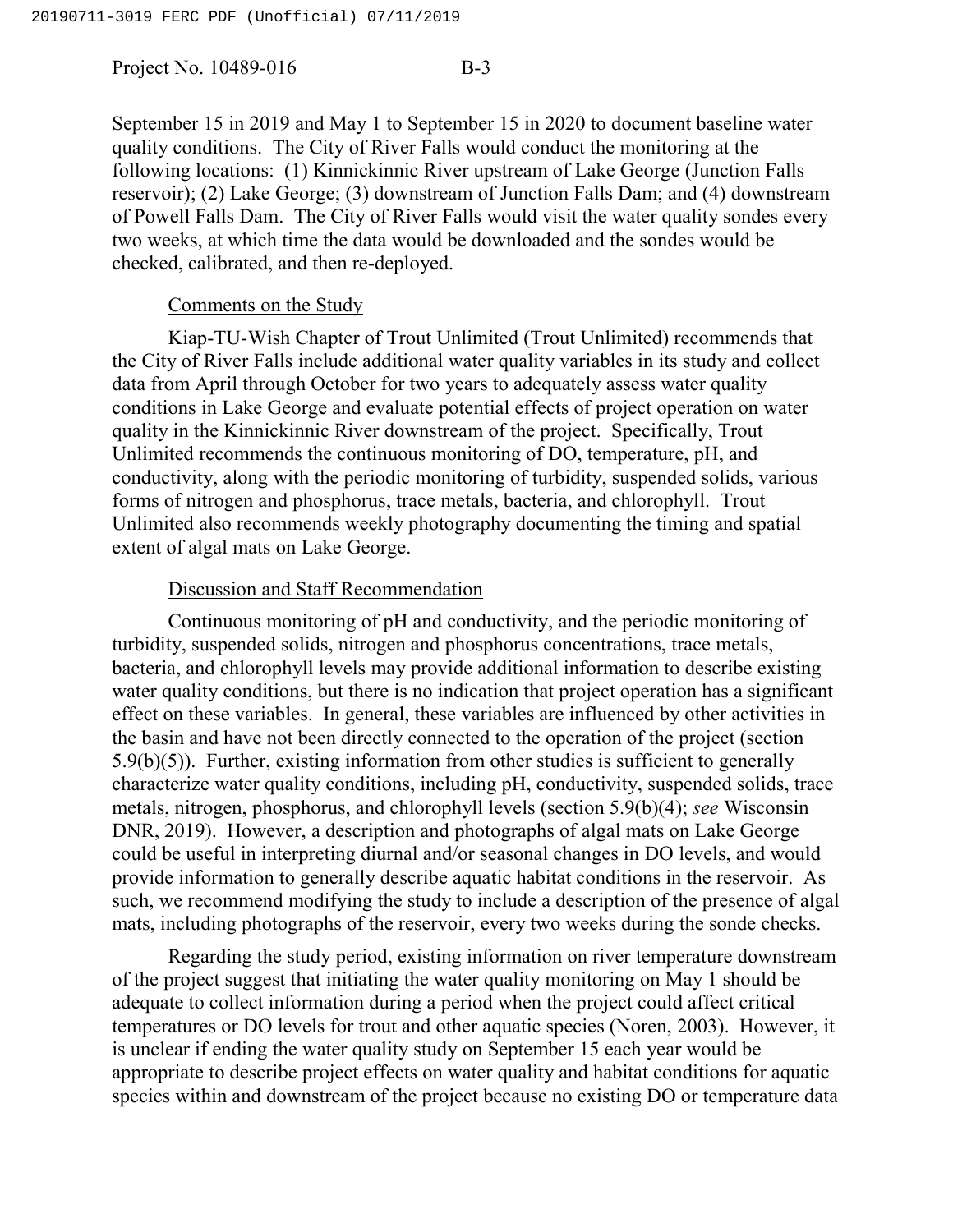is available to support ending the study on September 15. Because the City of River Falls would collect data in 2019 and 2020, we would be able to examine the DO and temperature data collected in the initial study report and determine the need for an extended study period in 2020, based on observed project effects on water quality and DO and temperature thresholds for aquatic species during the 2019 study period. As such, we do not recommend extending the study period beyond September 15 at this time.

# **Riverine Habitat Evaluation below Powell Falls**

# Applicant's Proposed Study

The City of River Falls proposes to conduct a riverine habitat survey in the 9.9 mile section of the Kinnickinnic River between Powell Falls Dam and its confluence with the St. Croix River. The purpose of the study is to document existing habitat conditions in this section. Specifically, the City of River Falls proposes to conduct a desktop evaluation using changes in river slope, confluences with large tributaries, and/or aerial imagery to identify distinct riverine reaches. **[4](#page-8-0)** After the distinct reaches are identified, the City of River Falls would field verify and select a subset of representative riverine reaches for further assessment. In each representative study reach, the City of River Falls would: (1) collect quantitative habitat data, including channel dimensions, longitudinal slope, substrate size, embeddedness, and depth of fine sediment at up to three transects; **[5](#page-8-1)** (2) map mesohabitats along transects; (3) record the median diameter of 100 individual substrates along transects; (4) record the median diameter of 10 to 30 of the largest freshly mobilized clasts for at least one depositional bar, if present at the transects; (5) quantify large woody debris, number of pools, and pool depth within a study reach; (6) estimate substrate cover within a study reach; (7) determine the approximate size of immobile substrate within riffles; and (8) qualitatively characterize the channel, streambank stability, floodplain deposits, and provide photo documentation of the stream channel.

# Comments on the Study

 $\overline{\phantom{a}}$ 

Trout Unlimited states that it is difficult to determine if the study would adequately cover the 9.9 miles of the Kinnickinnic River between Powell Falls Dam and

<span id="page-8-0"></span>**<sup>4</sup>** In general, a reach is a length of river with similar hydrologic conditions, such as discharge, depth, cross-sectional area, and slope.

<span id="page-8-1"></span>**<sup>5</sup>** For the purposes of this study, a transect is a cross-sectional profile where spot elevations and habitat characteristics are surveyed across the river channel and stream banks. Channel shape and habitat conditions within a defined study reach can be described in part by a series of transects within a particular study reach.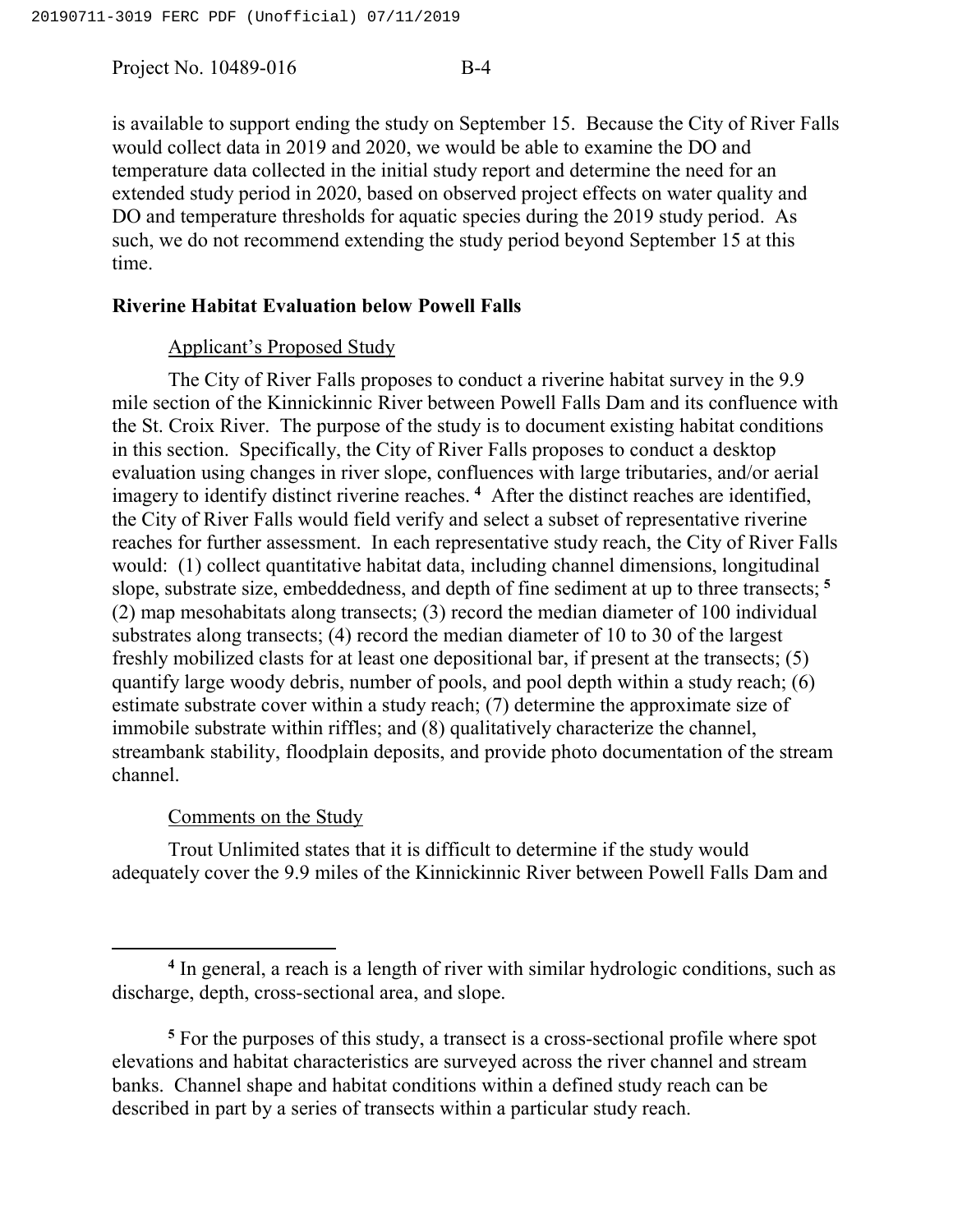l

the St. Croix River because the City of River Falls did not estimate the number of reaches it would include in the survey.

#### Discussion and Staff Recommendation

It is not possible at this time to determine if the City of River Falls would survey an adequate number of study reaches to accurately characterize the 9.9 miles of riverine habitat downstream of Powell Falls Dam. Despite this limitation, the goals and methods of this study require the City of River Falls to collect data in representative reaches and describe habitat conditions for the entire 9.9 mile segment of the Kinnickinnic River downstream of Powell Falls Dam. Because the type and number of distinct reaches is unknown, there is no basis to judge whether or not a specific number of study reaches would be adequate to describe riverine habitat. If the study does not collect enough data to meet the goals of this study, additional data collection may be considered after review of the initial study report. Therefore, there is no need to estimate the number of study reaches at this time.

Limiting transect data collection to a maximum of three transects per study reach and limiting mesohabitat mapping and substrate measurements to the transects, as proposed, may not provide enough information to describe habitat conditions within a particular study reach because channel dimensions, mesohabitats, and substrate can be variable within a particular study reach (section 5.9(b)(6)). In order to describe the range of channel dimensions and habitats in the Kinnickinnic River, we recommend the City of River Falls map mesohabitats within representative reaches**[6](#page-9-0)** and collect data at a minimum of two transects within each mesohabitat type (i.e., riffles, runs, and pools if present). At each transect, the City of River Falls should record physical channel dimensions, longitudinal slope, substrate size, embeddedness, and depth of fine sediments along the transects, as proposed. In addition, the 100-count substrate survey (i.e., pebble count) and substrate measurements at depositional bars should occur at the reach scale, rather than at individual transects. We recommend at least one 100-count substrate survey (Bevenger and King, 1995) and up to three 10-30 count surveys of the largest freshly mobilized substrates observed on a depositional bar(s) (Kappesser, 2002), in each study reach. We anticipate the cost of collecting data at additional transects and conducting a pebble count and recording substrates at up to 3 depositional bars within study reaches would be minimal.

<span id="page-9-0"></span>**<sup>6</sup>** Multiple acceptable methods are available to determine a study reach length, including Wisconsin DNR's Guidelines for Evaluating Habitat of Wadeable Streams.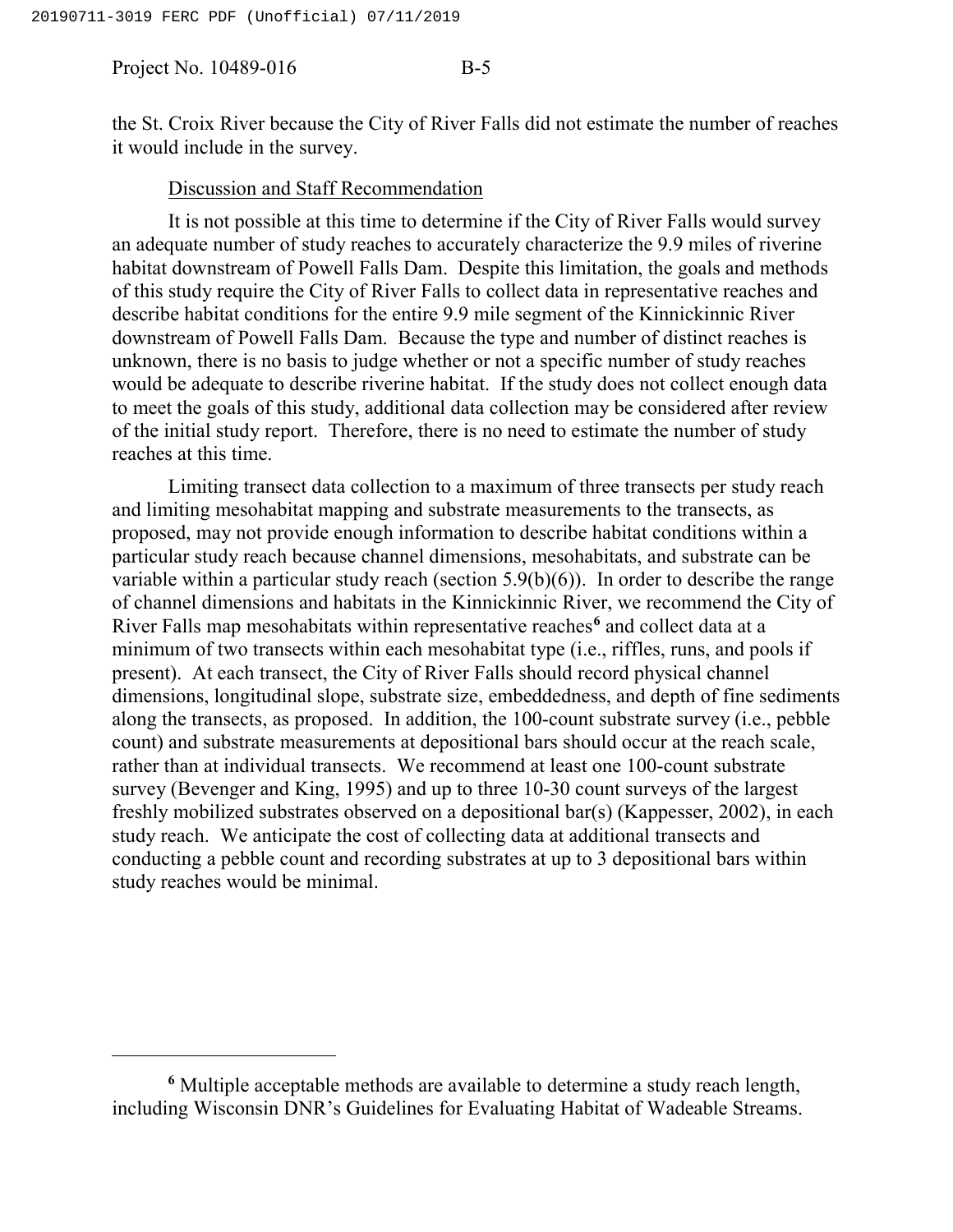# **Cultural Resources Study**

# Applicant's Proposed Study

The City of River Falls proposes to conduct historic architectural and archaeological surveys to identify historic and archaeological resources within the area of potential effect (APE).

# Comments on the Study

The Wisconsin State Historic Preservation Office supports the cultural resource study.

# Discussion and Staff Recommendation

As part of the archaeological survey, the City of River Falls proposes to conduct a Phase I survey to identify archaeological sites in the APE, with the exception of the shorelines of Lake George and Lake Louise (Powell Falls reservoir). For the shorelines, the City of River Falls proposes to conduct a shoreline monitoring survey**[7](#page-10-0)** to determine if any archaeological sites are exposed along the reservoir banks.

The National Historic Preservation Act and the National Environmental Policy Act require that all historic properties within the APE be identified. Only after properties eligible for, or listed on, the National Register of Historic Places are identified and located, can project-related effects be accurately assessed.**[8](#page-10-1)** Monitoring is generally conducted to determine if there are changes occurring to archaeological sites over a period of time, but not as a way to initially identify archaeological sites. Rather a Phase I survey is conducted to identify sites (section  $5.9(b)(6)$ ). Therefore, we recommend that the cultural resources study be modified to include a Phase I survey be conducted along the shorelines of the reservoirs.

# **II. Studies Requested but Not Adopted by the City of River Falls**

# **Hydrologic Impacts Study**

# Study Request

<span id="page-10-1"></span><span id="page-10-0"></span> $\overline{\phantom{a}}$ 

Trout Unlimited recommends a hydrologic impacts study that would include an assessment of existing Kinnickinnic River flow data to evaluate the extent to which the River Falls Project has historically maintained the minimum flow downstream of Powell Falls Dam and run-of-river mode required under the existing license. Trout Unlimited states that recreational users along the lower Kinnickinnic River (downstream from the River Falls Project) have noted sudden flow fluctuations that are likely attributed to

**<sup>7</sup>** The City of River Falls does not explain what it means by a "monitoring survey".

**<sup>8</sup>** See FirstLight Hydro Generating Company, 162 FERC ¶ 61,235 (2018).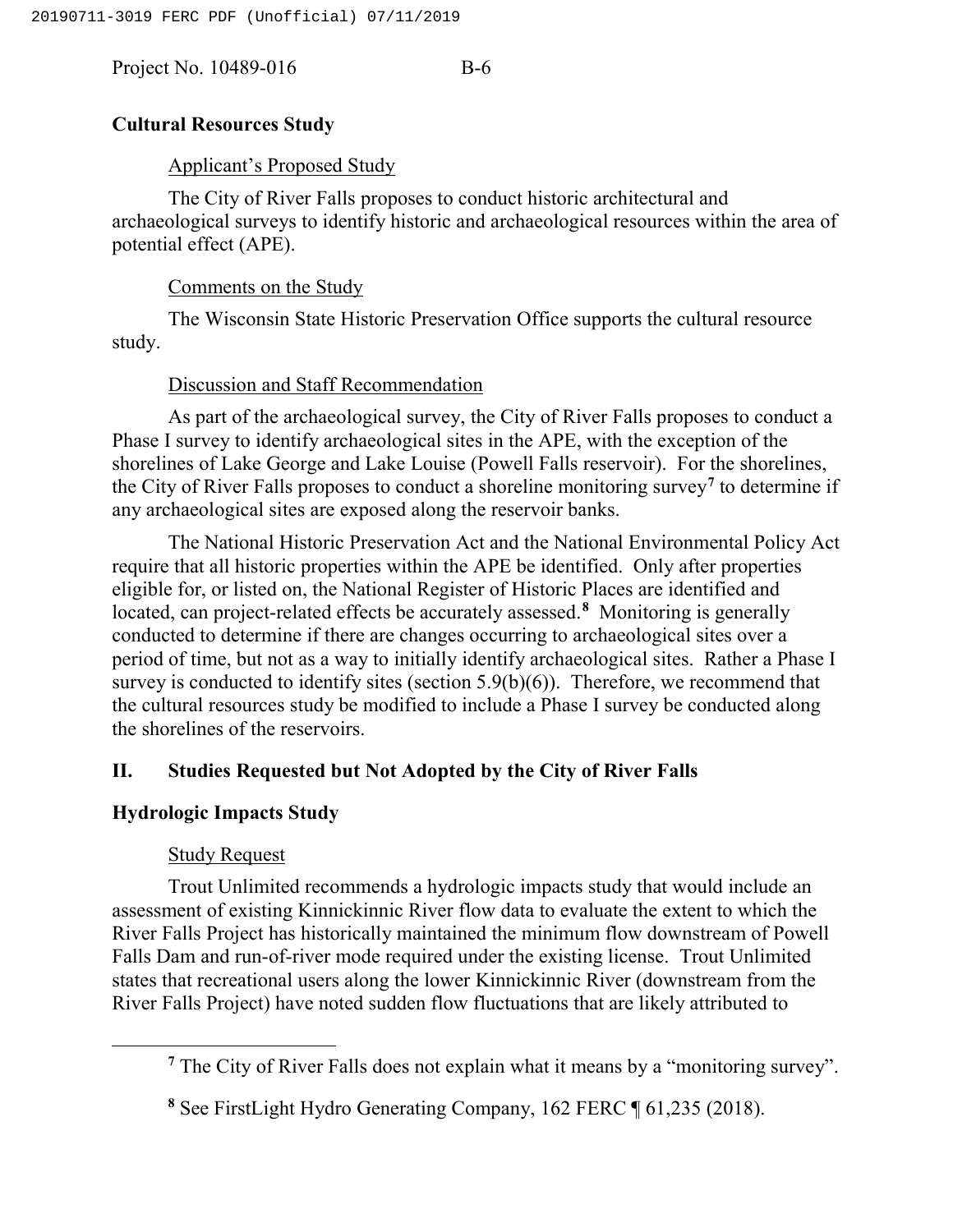irregular operation of the project. Trout Unlimited also states that the Nonpoint Source Control Plan for the Kinnickinnic River Priority Watershed Project (Wisconsin DNR, et. al, 1999) found that project operation contributes to fluctuations in flow in the Kinnickinnic River downstream of the project. Trout Unlimited states that a desktop analysis of the historic flows measured at USGS gage no. 05342000, along with project operation and maintenance data, would identify whether project operation and/or maintenance activities are causing the fluctuations in streamflow.

The City of River Falls states it does not propose to conduct the hydrologic impacts study because: (1) existing information is sufficient and Trout Unlimited has failed to demonstrate the need for additional information; (2) a study to examine past operational compliance with the license requirements is unnecessary to inform any future license, if issued; and (3) it is committed to maintaining a run-of-river project operation for the Junction Falls development in any subsequent license, if issued, and it would develop a project operation plan to be submitted with the license application that would describe how it would maintain run-of-river project operation.

## Discussion and Staff Recommendation

The City of River Falls' proposal to decommission the Powell Falls development and remove the dam would result in the Junction Falls development alone controlling the flow from the project into the Kinnickinnic River. The historic USGS gage no. 05342000 record reflects the in-line operation of both the Junction Falls and Powell Falls developments, which would not represent conditions in the Kinnickinnic River downstream of the project with only the Junction Falls development in operation (section  $5.9(b)(5)$ ).

Also, the City of River Falls' proposed project operation plan would describe how it would maintain run-of-the-river conditions downstream of the Junction Falls development. Submitting a project operation plan with the license application would provide stakeholders and agencies with an opportunity to make comments and recommendations. Therefore, we do not recommend Trout Unlimited's requested hydrologic impacts study.

# **Fish Survey**

## Study Request

Wisconsin DNR recommends that the City of River Falls conduct electrofishing in Lake George to describe the diversity and abundance of the fish community in the reservoir, and to provide data to inform Wisconsin DNR's fisheries management decisions. Trout Unlimited also recommends that the City of River Falls conduct electrofishing in Lake George to characterize the existing fish community.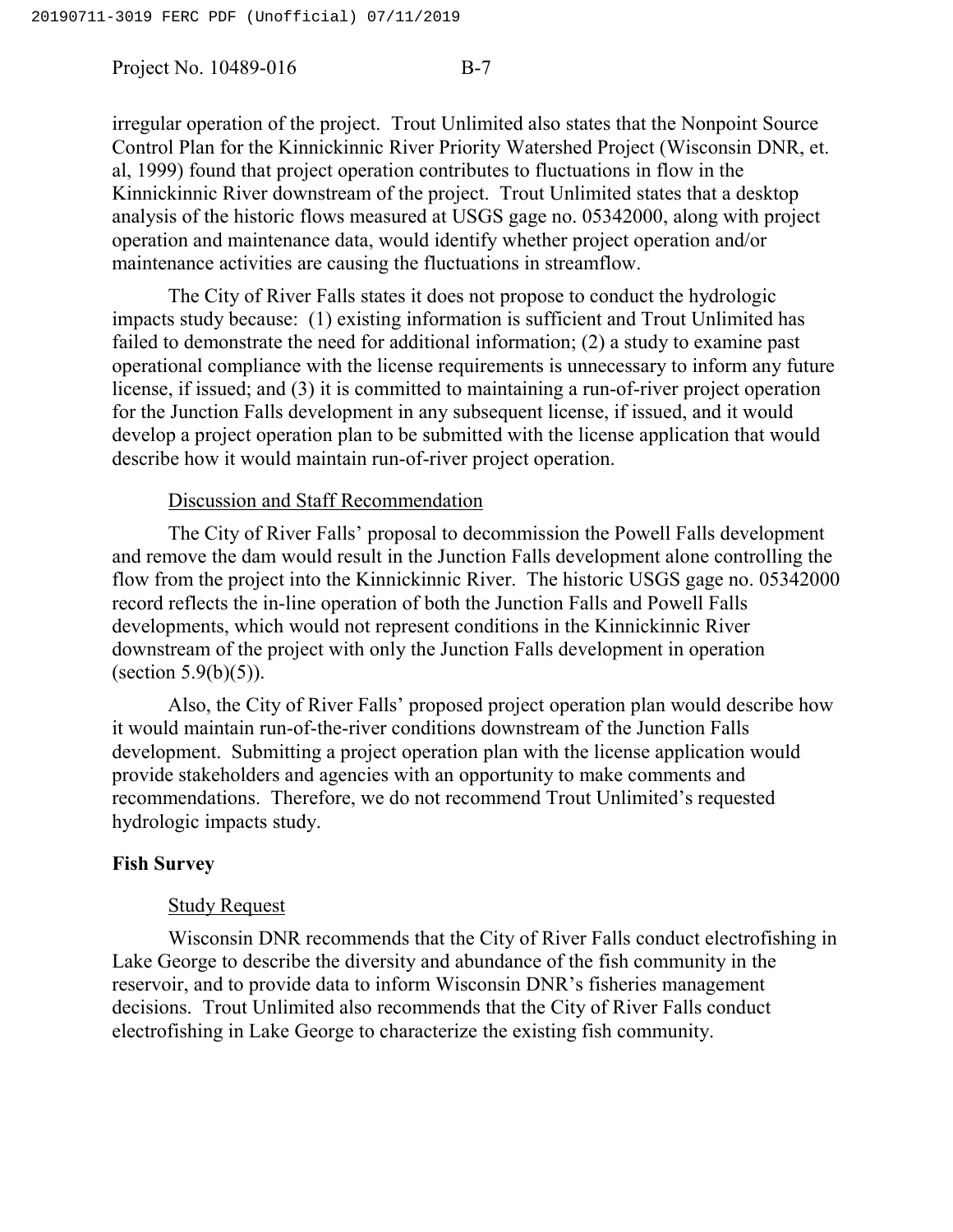#### Discussion and Staff Recommendation

The City of River Falls does not propose fish surveys in Lake George. In its revised study plan (RSP), the City of River Falls explains that a previous survey of each reservoir,<sup>[9](#page-12-0)</sup> other fisheries reports published between 1971 and 1998, and recent fish surveys conducted between 1990 and 2015 in riverine reaches of the Kinnickinnic River are available and describe the fish communities upstream, downstream, and within the project area. Results from the historic fish surveys presented in the RSP show that the fish communities in the reservoirs consist of few species. In Lake George, the historic survey results suggest that the fish community includes largemouth bass, green sunfish, black crappie, common carp, black bullhead, white sucker, brown trout, and minnow species. More recent fish surveys, conducted throughout the riverine portions of the Kinnickinnic River watershed in 1996, confirm the presence of some of these species, as well as brook trout, smallmouth bass, and 22 minnow and forage species (Wisconsin DNR, 1998). Additional surveys conducted throughout the mainstem of the Kinnickinnic River between 1990 and 2015 show that brown and brook trout dominate the fish community, with few other species present in some of the surveyed reaches. Based on this information, we expect that the reservoirs would support a fish community dominated by warmwater species. In Lake George, trout and other cool/cold water species would likely be present in at least some areas of the reservoir dependent on season and water quality conditions because the riverine surveys upstream of Lake George indicate brown trout density is high and historic surveys show that brown trout inhabited Lake George during late September.

Lake George is small (15.5 acres), shallow (approximately 5 feet deep), contains mostly fine sediments, and lacks diverse quality habitats that would support a robust fishery. Further, there is no information that suggests the fish community in Lake George would be substantially different than the existing survey data suggests because habitat conditions today are similar to habitats described during the previous surveys. As such, existing information from the historic surveys and recent riverine surveys are adequate to describe the existing fish community and inform our analysis of potential project effects and potential license conditions (section 5.9(b)(4); section 5.9(b)(5)); therefore, we do not recommend the City of River Falls conduct fish surveys in Lake George.

## **Mussel Survey**

<span id="page-12-0"></span>l

#### Study Request

In its initial study request filed on December 14, 2018, Wisconsin DNR recommended that the City of River Falls conduct a mussel survey within the project area downstream to the St. Croix River to determine mussel presence, density, and diversity, as well as characterize mussel habitat. In its subsequent comments on the proposed study plan (PSP), Wisconsin DNR indicates that it no longer thinks a mussel study is needed at

**<sup>9</sup>** Historic electrofishing surveys of the reservoirs were conducted in 1962.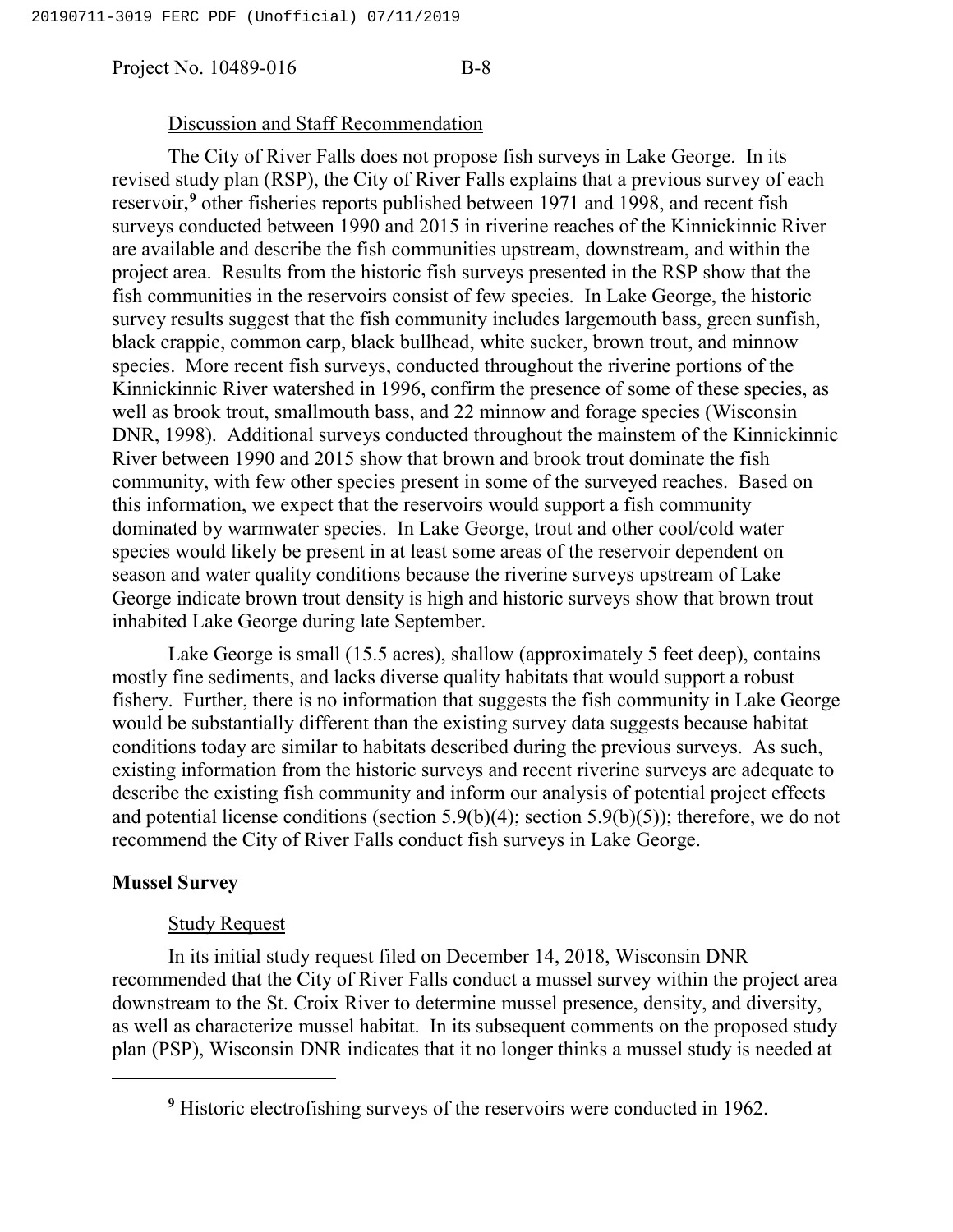$\overline{\phantom{a}}$ 

this time, but Wisconsin DNR states that an assessment of project effects on downstream mussel communities in the St. Croix River is necessary and could be completed prior to removal of Powell Falls Dam. In comments on the PSP, staff indicated that the existing information was not adequate for its analysis of potential project effects and that a mussel survey of the Kinnickinnic River and St. Croix River could provide information necessary for an analysis of project effects on mussels.**[10](#page-13-0)** In its comments on the RSP, Wisconsin DNR states that it supports Commission staff's comments on the PSP regarding a mussel assessment downstream of the project.

## Discussion and Staff Recommendation

The City of River Falls does not propose mussel surveys in the Kinnickinnic River or the St. Croix River. Rather, the City of River Falls provides consultation records with Wisconsin DNR indicating that the Kinnickinnic River may not be suitable for mussels because of relatively cold water temperatures and limited presence of suitable host fish species. The City of River Falls also notes that mussels have not been observed in the Kinnickinnic River during previous surveys for fish, macroinvertebrates, or physical habitat. As for the St. Croix River, the City of River Falls contends that no additional mussel surveys are warranted because the mussel community in the St. Croix River is well documented.

Most of the Kinnickinnic River is classified as a Class I cold-water trout stream that consists mostly of brown trout with few brook trout present downstream of Powell Falls Dam.<sup>[11](#page-13-1)</sup> Brown trout are not suitable host fish for mussels found in the St. Croix River, while brook trout may be a suitable host to some common species of mussels (INHS, 2017).**[12](#page-13-2)** In general, existing electrofishing survey data indicates that potential host fish for mussels are not abundant in the Kinnickinnic River downstream of the project. Conversely, the downstream-most reach of the Kinnickinnic River is characterized as a warmwater fishery (Wisconsin DNR, 1998) and potential host species

<span id="page-13-1"></span>**<sup>11</sup>** In Wisconsin, a Class I trout stream is a high quality trout water with sufficient natural reproduction to sustain populations of wild trout at or near carrying capacity of the water.

<span id="page-13-2"></span>**<sup>12</sup>** Laboratory studies indicate that brook trout may be a suitable host for creeper and creek heelsplitter mussels, but wild caught brook trout are not known to be a host fish for mussel species present in the St. Croix River.

<span id="page-13-0"></span>**<sup>10</sup>** In comments on the Pre-Application Document (PAD), staff requested that the City of River Falls provide any available information on mussels that occur in the St Croix River between the Kinnickinnic River and the Mississippi River so that staff could evaluate existing information and potential effects on mussels. The City of River Falls filed the additional information with its PSP.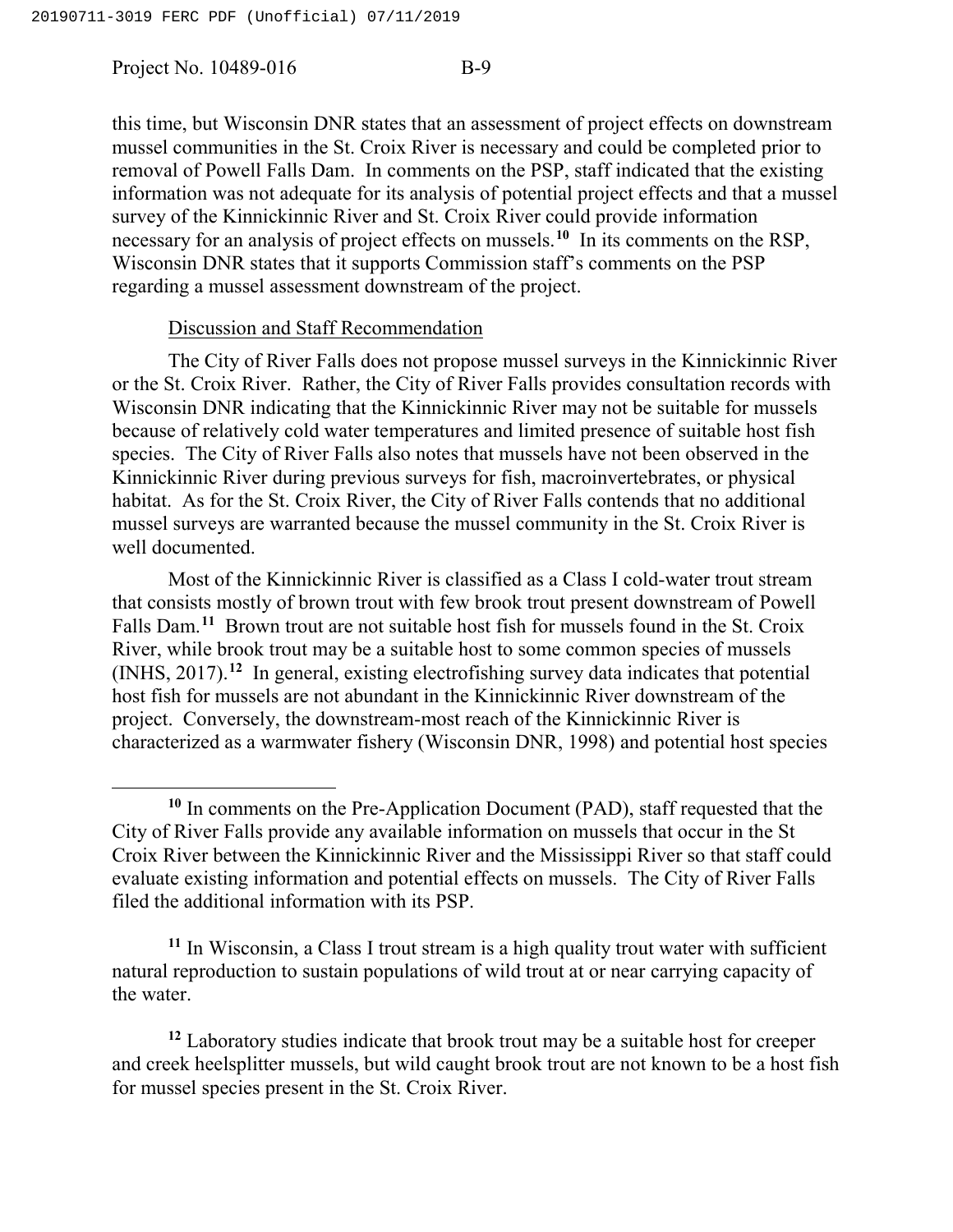l

Project No. 10489-016 B-10

for mussels, including largemouth bass, have been collected in the lower reaches of the Kinnickinnic River. Further, host species for mussels often include small minnows, darters, and sculpins (INHS, 2017) that are known to occur in the Kinnickinnic River watershed (Wisconsin DNR, 1998).

An abundant and diverse mussel community exists in the St. Croix River, and according to information provided in the PAD, three federally listed endangered mussel species; Higgins eye, snuffbox, and spectaclecase, occur in St. Pierce County, Wisconsin, presumably within the St. Croix River near or downstream of the confluence with the Kinnickinnic River. However, the results of existing mussel surveys filed with the proposed and revised study plans only confirm the presence, and provide density estimates for, the Higgins eye mussel in an area approximately 6 miles downstream of the Kinnickinnic River delta. **[13](#page-14-0)** It is unknown if mussel habitat or mussel density in the surveyed area is similar to habitat in the downstream-most reach of the Kinnickinnic River, the Kinnickinnic River delta, or other areas within the project's potentially affected environment between the delta and the known survey site approximately 6 miles downstream. Therefore, it does not appear that the existing information is sufficient for our analysis because the surveys may not be representative of the area potentially affected by the project and would not provide information to reasonably characterize the extent of harm to mussels that the proposed dam decommissioning and removal would cause (section  $5.9(b)(4)$ ).

Despite a lack of information on mussel occurrence, abundance, and distribution in areas that may be affected by the project (i.e., action area), we expect that multiple listed mussels could be present in the downstream-most reach of the Kinnickinnic River and the St. Croix River downstream of the Kinnickinnic River delta because warm water habitats and suitable host fish species are likely present in these areas. Because listed mussels could be present in the project's action area, and to meet our responsibilities under Section 7 of the Endangered Species Act, we must document the listed mussel population potentially affected by the project proposal and analyze any potential projectrelated effects, including the effects of decommissioning Powell Falls Dam, on these listed mussels.

In order to obtain adequate information for staff's analysis of project effects, inform the development of potential license conditions (section 5.9(b)(5)), and develop a biological assessment to meet the requirements of consultation under the endangered species act, we recommend the City of River Falls conduct a mussel survey focused on documenting mussel habitat (location, depth, and substrate), and the occurrence, density, distribution, and relative abundance of any federally listed mussel species present within the downstream-most 0.81 mile of the Kinnickinnic River, the Kinnickinnic River delta, and additional habitats in the 6-mile reach of the St. Croix River between the

<span id="page-14-0"></span>**<sup>13</sup>** The delta is a sediment deposit located at the confluence of the Kinnickinnic River with the St. Croix River.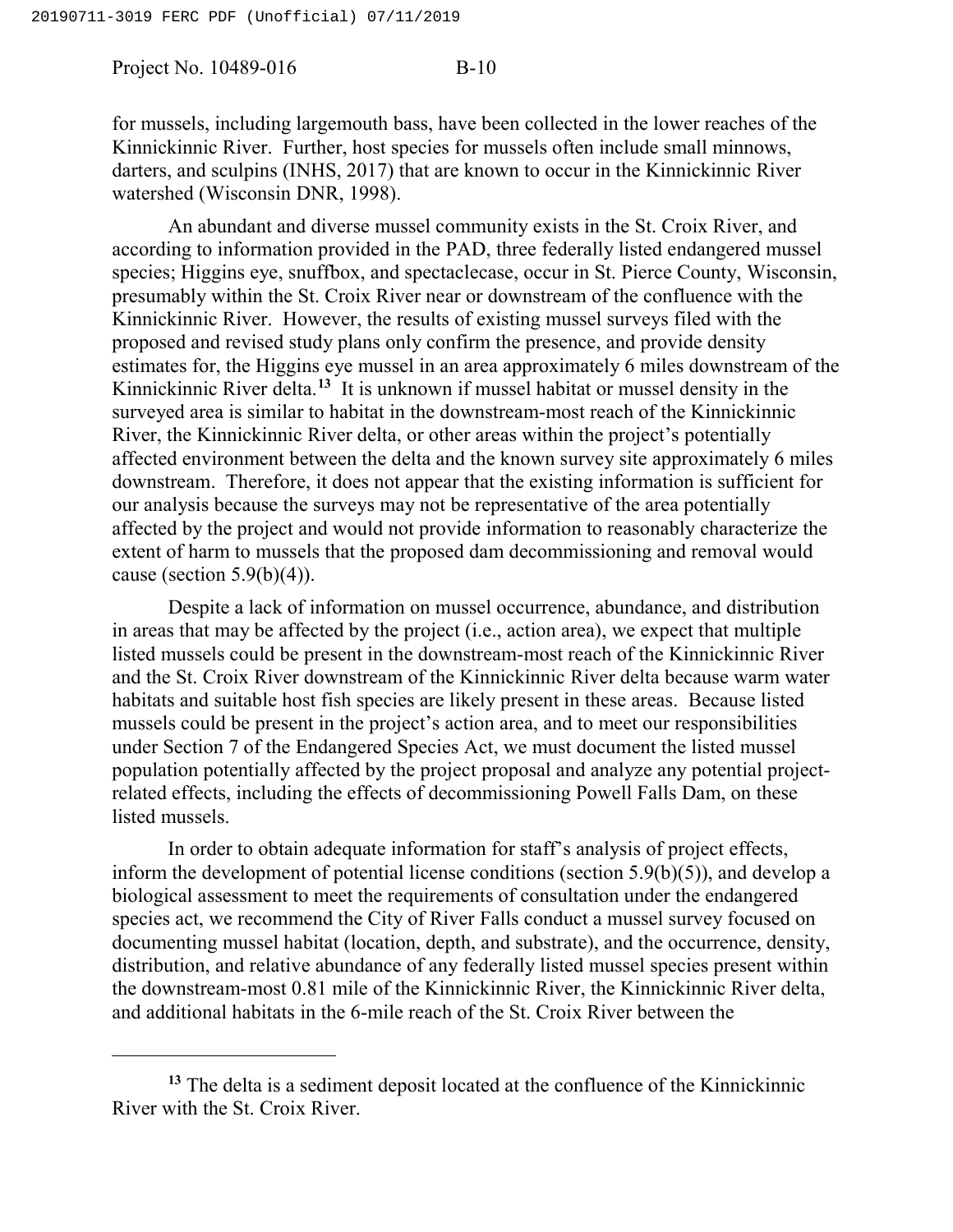Kinnickinnic River delta and the Mississippi River. We recommend the City of River Falls employ qualitative and quantitative mussel survey methods consistent with Minnesota's Mussel Survey Protocol (Minnesota Department of Natural Resources, 2013) or similar methods to conduct the survey. The City of River Falls should implement the survey after consultation with FWS and Wisconsin DNR on the locations to implement the mussel survey. The City of River Falls should provide the results of the survey, including documentation of consultation with the agencies, in a report and file it with the initial study report. We estimate the cost of implementing this study to be approximately \$40,000.

## **Macroinvertebrate Survey**

## Study Request

Wisconsin DNR recommends that the City of River Falls collect macroinvertebrate samples upstream of Lake George and downstream of Lake Louise to assess project effects on water quality. Wisconsin DNR states that new macroinvertebrate data is needed to describe the existing environment, as well as to develop potential license measures. Trout Unlimited recommends that the City of River Falls conduct a macroinvertebrate survey in Lake George to characterize current conditions and evaluate the effects that Lake George has on the macroinvertebrate community by comparing the macroinvertebrate community in the reservoir to macroinvertebrates in riverine reaches upstream and downstream of the reservoir.

## Discussion and Staff Recommendation

The City of River Falls does not propose macroinvertebrate surveys in Lake George, nor does it propose surveys upstream and downstream of the reservoirs. In its RSP, the City of River Falls indicates that multiple macroinvertebrate surveys were conducted upstream and downstream of the reservoirs and states that these surveys provide the information needed for an analysis of project effects.

Several macroinvertebrate surveys conducted at various locations upstream and downstream of the reservoirs between 1995 and 2005 provide information to describe the macroinvertebrate community and water quality at the project. Additional macroinvertebrate surveys conducted downstream of the project in 2010, 2011, and 2013 suggest that the macroinvertebrate community and water quality conditions are representative of a healthy ecosystem, similar to survey results of the previous surveys (Wisconsin DNR, 2019). Project operation has not changed since the macroinvertebrate surveys were completed, and there is no information to suggest the macroinvertebrate community in the Kinnickinnic River would have changed since the last surveys were completed.

In Lake George, we expect the macroinvertebrate community would consist of organisms typically found in lentic environments with fine substrates (e.g., midges, scuds, worms, and burrowing mayflies). Differences in lentic and lotic macroinvertebrate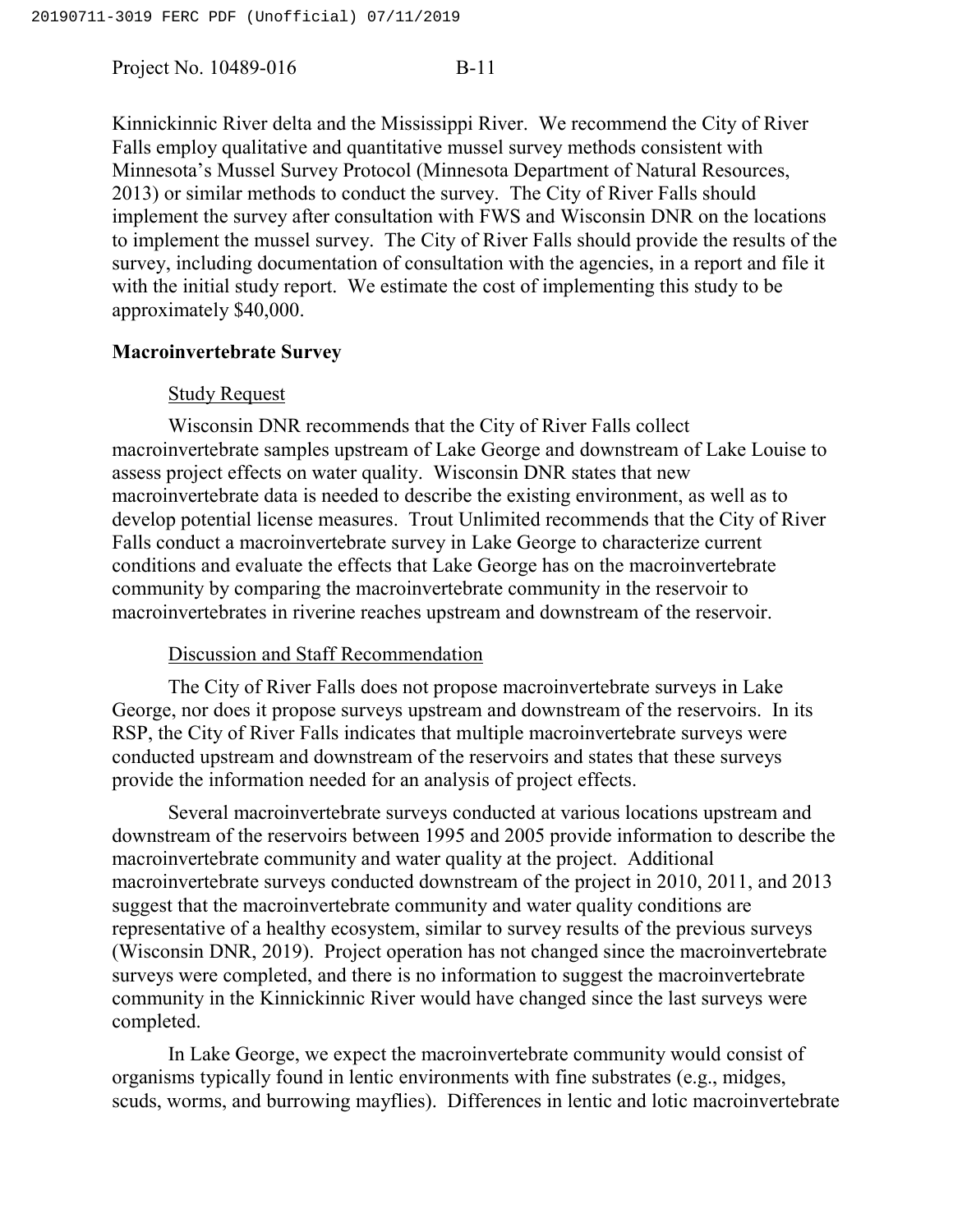communities are well documented in scientific literature, and a survey of Lake George is not necessary to evaluate potential project effects on the macroinvertebrate community.

As such, existing information from the Kinnickinnic River and other sources is adequate to describe the macroinvertebrate community within and downstream of the project area and inform our analysis of potential project effects (section 5.9(b)(4); section 5.9(b)(5)). Therefore, we do not recommend the City of River Falls conduct additional macroinvertebrate surveys.

# **Comprehensive Study of Recreation, Tourism, and Aesthetic Resources of the River Falls Hydroelectric Project Quantifying Their Economic Values in Comparison to Alternative Futures for the Same Area Quantifying Each Alternative's Social and Economic Impact for the General Public**

# Study Request

Friends of the Kinni recommends that the City of River Falls conduct an economic valuation of current recreational, tourism, and aesthetic resources at the River Falls Project in comparison to the economic value of potential recreational, tourism, and aesthetic opportunities if one or both dams are removed. Specifically, Friends of the Kinni recommends that the study consider the following alternatives: (1) no-action alternative- the project would continue to operate as it does under the existing license; (2) the licensee's proposed action- maintaining Junction Falls Dam and decommissioning and removing Powell Falls Dam; and (3) project decommissioning- both Junction Falls and Powell Falls Dams would be removed.

The study would include: (1) a baseline inventory and survey of all current recreational opportunities along the entire length of the Kinnickinnic River; (2) an assessment of tourism levels for area communities that have waterfalls and/or have had dams removed and recreational resources and experiences revitalized because of dam removal; (3) consultation with the Great Rivers Confluence and the Great River Road to assess the potential tourism effect of dam removal and restoration of the falls;**[14](#page-16-0)** (4) an estimation of the aesthetic value of the project with the dams and the aesthetic value without the dams after restoration of the falls; and (5) a comparative analysis of the value of the project and its projected revenue/expenses to the economic value of potential opportunities (e.g. recreation, tourism, aesthetics) with removal of one or both dams.

# Discussion and Staff Recommendation

l

In its RSP, the City of River Falls states that economic information on project costs, such as operation and maintenance, is already available and would be provided in its final license application, as required by section § 5.18 and 4.61 of the Commission's regulations. Further, the City of River Falls states it is not proposing to decommission

<span id="page-16-0"></span>**<sup>14</sup>** The project is located at a natural waterfall that is flooded by the project (City of River Falls PAD (2018), section 5.8*, Aesthetic Resources*).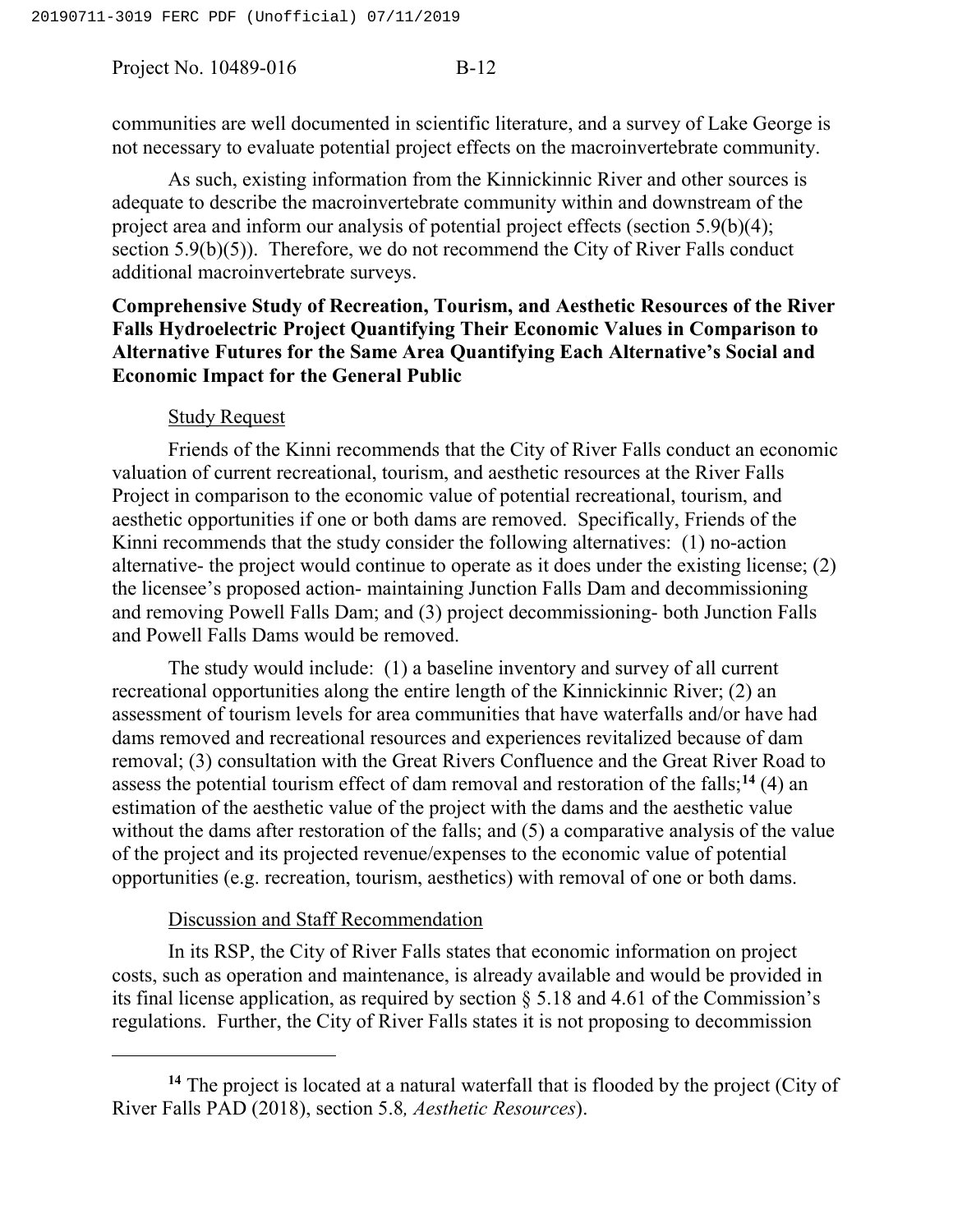and remove Junction Falls Dam; therefore, evaluating an alternative that includes removal of both dams would not inform the analysis of the proposed action. Finally, the City of River Falls states that although it does not propose to survey any areas outside the project boundary to evaluate tourism to the area, it does propose to conduct visitor counts and include survey questions that would address why tourists visit the project as a part of its proposed Recreation Facility Inventory and Recreation Use Assessment Study.

The City of River Falls, as part of its Recreation Facility Inventory and Recreation Use Assessment Study, proposes to conduct an inventory of existing project recreation sites and facilities and an assessment of recreation use and demand at the project by performing spot counts and recreation user surveys at each public recreation site and/or facility. The existing information on recreation opportunities in the region, coupled with information that should be obtained from the proposed Recreation Facility Inventory and Recreation Use Assessment Study, would provide baseline information on recreational use, access, and demand at the project and in the project region.

Although Friends of the Kinni recommends that the City of River Falls conduct the study, it does not provide a methodology on how to estimate the economic value of these resources in its study request (section  $5.9(b)(6)$ ), nor does it justify how this information would inform future licensing requirements (section 5.9(b)(5)). It is difficult to place an economic value on a recreational experience, such as boating on a river versus boating on a reservoir. It is even more difficult to estimate the economic value of a potential recreational experience that doesn't exist (e.g. an aesthetic value of a waterfall). The Federal Power Act does not require the Commission to place a dollar value on nonpower benefits nor does the Commission typically attempt to evaluate these resources in terms of their economic value. As the Commission has stated previously "for nonpower resources such as aquatic habitat, fish and wildlife, recreation, and cultural and aesthetic values, to name just a few, the public interest cannot be evaluated adequately only by dollars and cents."**[15](#page-17-0)** Rather, our analysis includes the effects of the proposed action on public access to existing recreation and aesthetic opportunities at the project in terms of recreational use, access, and demand. Because of these reasons, we do not recommend that the study be required.

# **Economic Analysis of the Costs of Operation, Maintenance, and Benefits**

## Study Request

l

Friends of the Kinni recommends that the City of River Falls conduct an economic study to examine the economic feasibility and performance of the operation and maintenance of the River Falls Project. Friends of the Kinni states that the study would allow the community and the City of River Falls to have an understanding of the various

<span id="page-17-0"></span>**<sup>15</sup>** *Hydroelectric Licensing under the Federal Power Act*, 104 FERC ¶ 61,109 at pp. 45-46 (2003), *order on reh'g* 106 FERC ¶ 61,037 (2004) (citing *Great Northern Paper, Inc.*, 85 FERC ¶ 61,316 at pp. 62,244 – 62,245 (1998).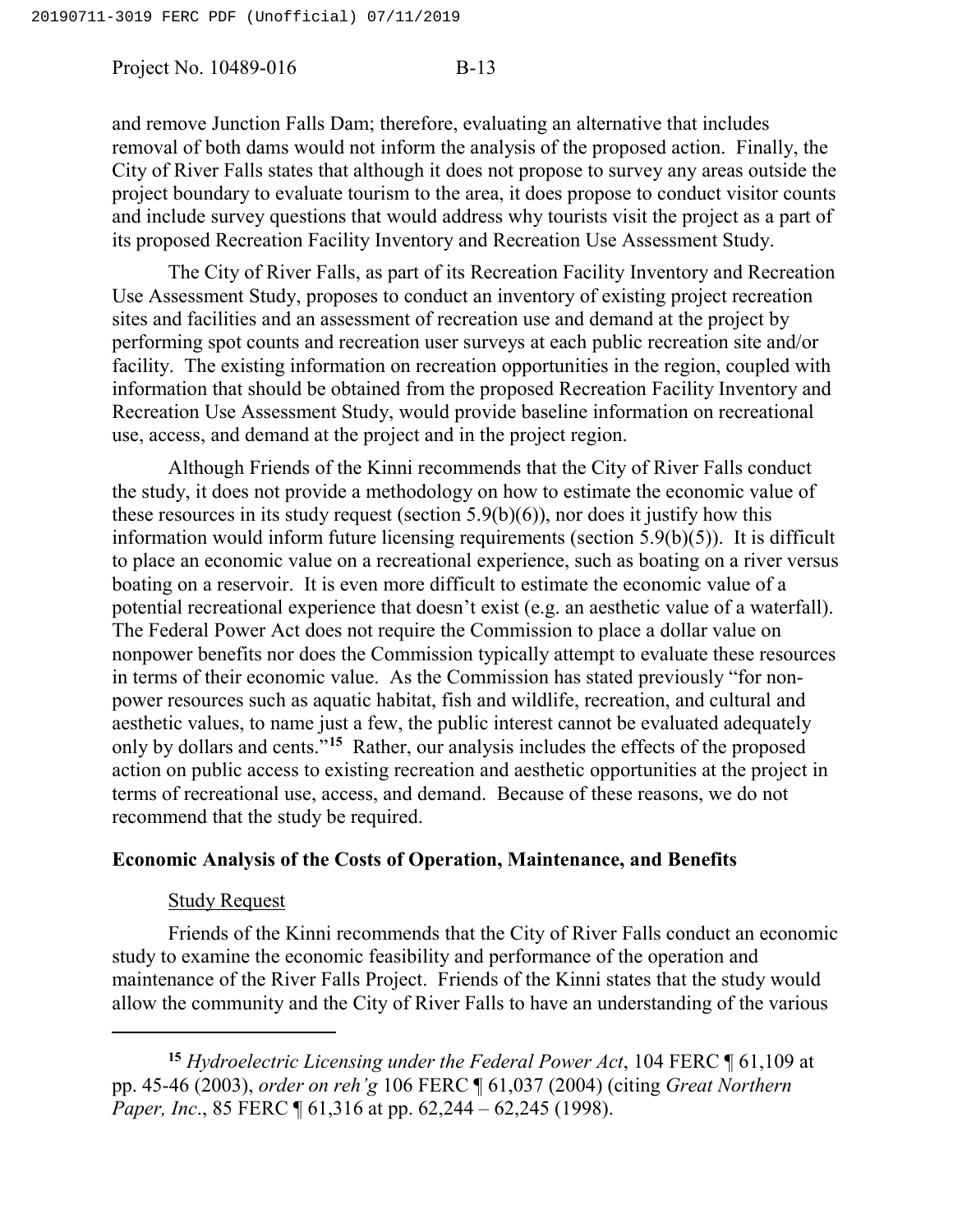economic issues affecting the project. The proposed economic study would evaluate the capital, operational, and maintenance costs of the project, using generally accepted accounting principles. Friends of the Kinni states that its proposed study, combined with other study results, would help to define the best use of the Kinnickinnic watershed, as well as the profitability of the Junction Falls development. The economic analysis of the costs of operation, maintenance, and benefits study would have consist of: (1) historical financial analysis; (2) projected cash flow and net profitability analysis; and (3) decommissioning of both dams, including analyzing the economic value of a restored Kinnickinnic River. The study would use existing and available information to evaluate the economic effects of the River Falls Project on the community.

## Discussion and Staff Recommendation

The City of River Falls proposes only to decommission and remove the dam for the Powell Falls development. As such, the City of River Falls states that evaluating the decommissioning with dam removal of the Junction Fall development is not necessary.

In its RSP, the City of River Falls explains that it is financially responsible for its utility assets, and routinely conducts financial analyses to ensure that its assets are appropriately managed. The City of River Falls advises the City Council on matters regarding financial decisions and long-range planning, and the City Council holds public meetings regarding the budget, including budgetary items for the project. The City of River Falls states that the amount of economic information already available, including project costs, would support the preparation of a license application.

In our Scoping Document 2 for the River Falls Project, issued February 7, 2019, we stated that prior to conducting a decommissioning analysis with or without dam removal, we would wait until an applicant actually proposes to decommission a project, or until a participant in a licensing proceeding demonstrates, with supporting evidence, that there are serious resource concerns that cannot be mitigated if the project is relicensed. The City of River Falls is not proposing to decommission the Junction Falls development, and at this time, there is no evidence of an unavoidable, serious resource concern with the relicensing of this development that could not be mitigated. Therefore, further analysis of removal of the Junction Falls development is not required at this time. This approach is consistent the Commission's obligations under sections 4(e) and 10(a) of the Federal Power Act to equally consider all developmental and environmental interests, and to issue licenses that strike the appropriate balance among the competing interests.

In determining whether to issue a license for an existing hydroelectric project, the Commission considers a number of public interest factors, including the projected economic benefits of project power. The basic purpose of the Commission's economic analysis is to provide a general estimate of the potential power benefits and the costs of a project, and reasonable alternatives to project power. The analysis helps to support an informed decision concerning what is in the public interest with respect to a proposed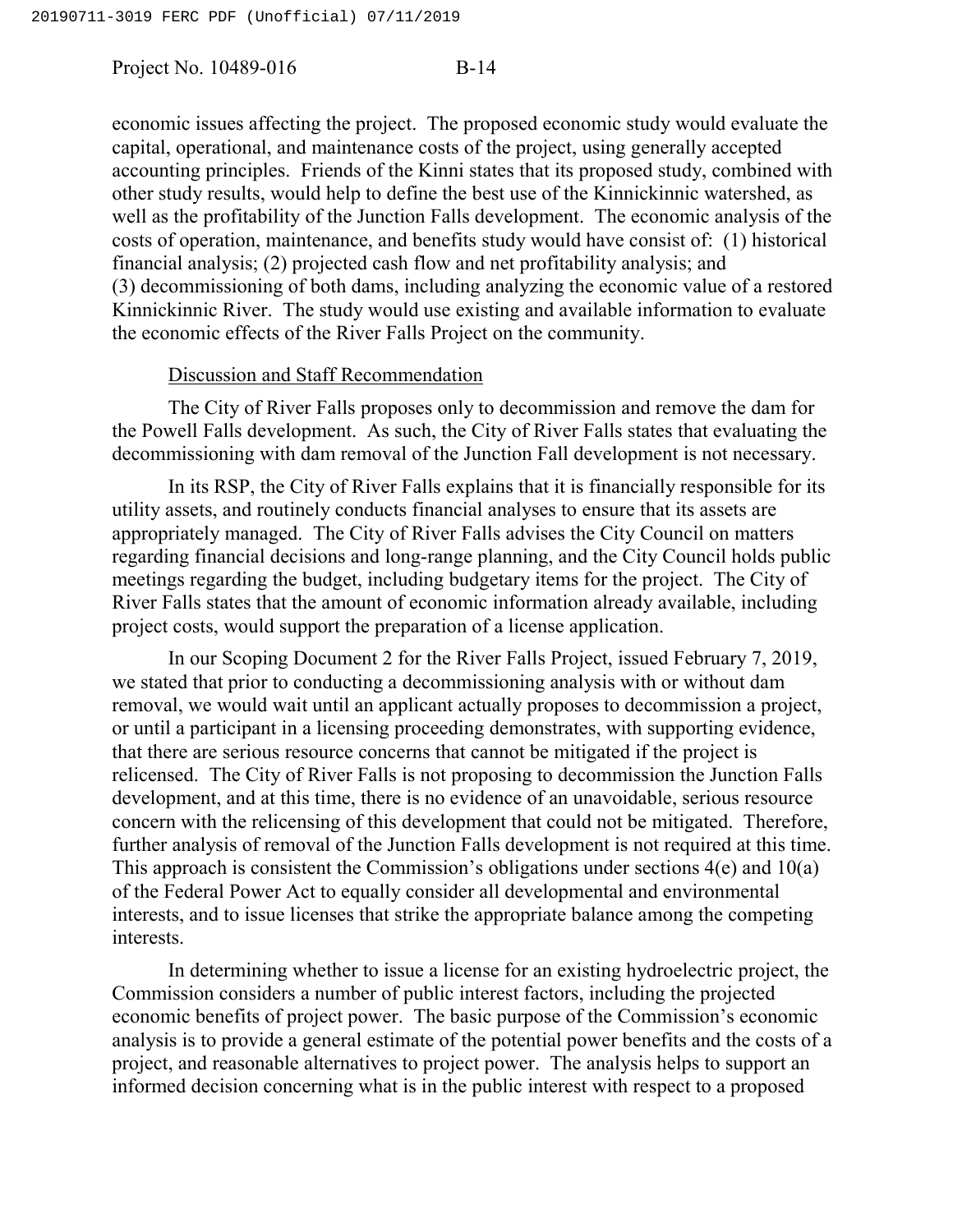l

Project No. 10489-016 B-15

license. In our developmental analysis in an environmental assessment, we would look at the project's use of the Kinnickinnic River for hydropower purposes to see what effects various environmental measures would have on the project's costs and power generation. Under the Commission's approach to evaluating the economics of hydropower projects, as articulated in *Mead Corp*.,**[16](#page-19-0)** the Commission compares the current project cost to an estimate of the cost of obtaining the same amount of energy and capacity using a likely alternative source of power for the region (cost of alternative power). If the difference between the cost of alternative power and total project cost is positive, the project produces power for less than the cost of alternative power. If the difference between the cost of alternative power and total project cost is negative, the project produces power for more than the cost of alternative power.

Also, although economic considerations are a significant element of the public interest balancing for both new and existing projects, they are by no means the determinative consideration, and a finding of negative economic benefits would not preclude issuance of a license. Where our consideration and balancing of all public interest factors leads us to conclude that licensing a project is in the public interest, we would offer a license to the applicant, even if there appear to be negative economic benefits. The applicant must ultimately decide whether to accept the license and any financial risk that entails. Because the economic study proposed by the Friends of the Kinni is not needed for our analysis of the project or to develop license conditions (section 5.9(b)(5), we do not recommend that the City of River Falls conduct an economic analysis of the costs of operation, maintenance, and benefits of the project.

<span id="page-19-0"></span>**<sup>16</sup>** *See Mead Corporation, Publishing Paper Division*, 72 FERC ¶ 61,027 (July 13, 1995). In most cases, electricity from hydropower would displace some form of fossilfueled generation, in which fuel cost is the largest component of the cost of electricity production.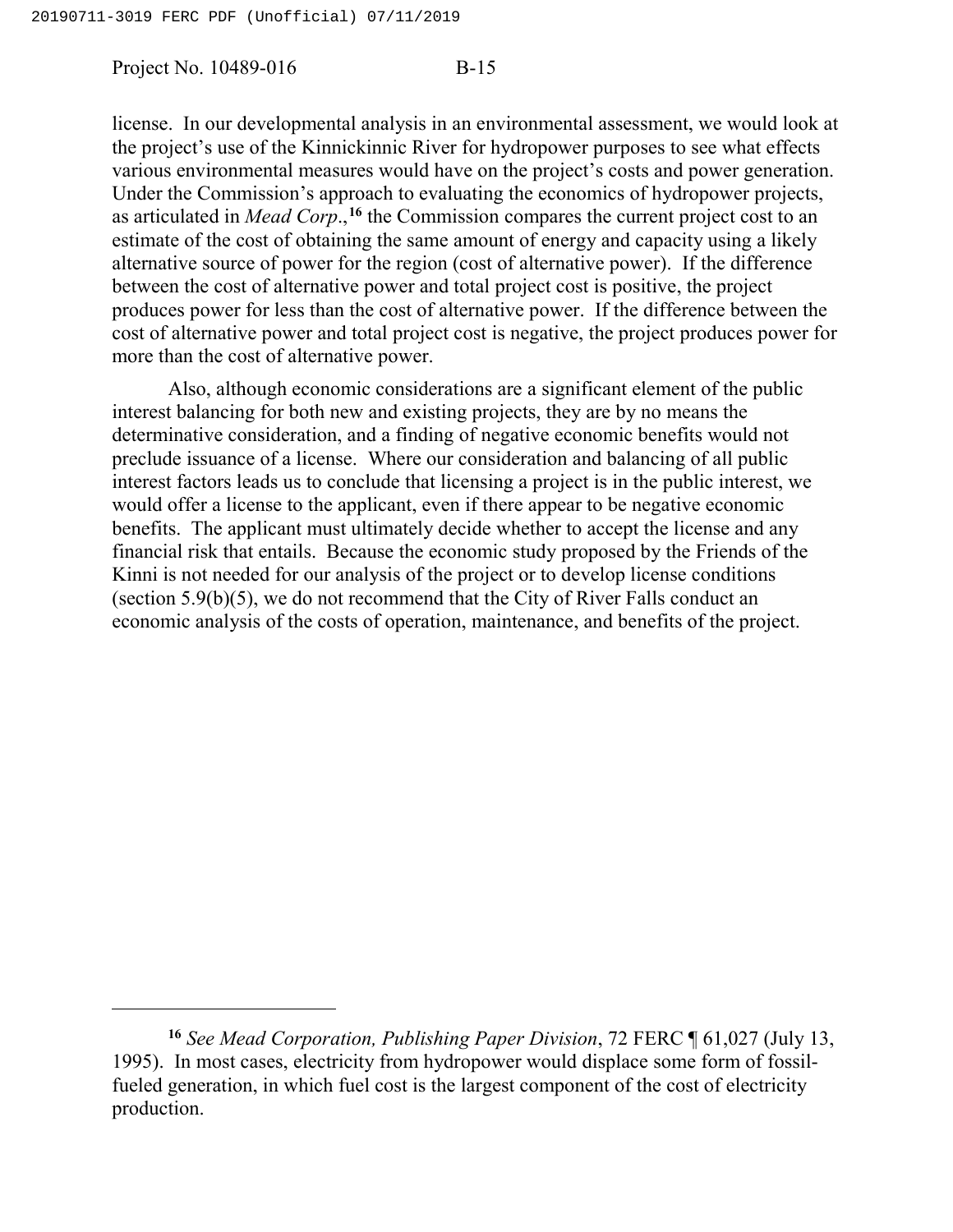### **REFERENCES**

- Bevenger, Gregory S., and Rudy M. King. 1995. A pebble count procedure for assessing watershed cumulative effects. Res. Pap. RM-RP-319. Fort Collins, CO: U.S. Department of Agriculture, Forest Service, Rocky Mountain Forest and Range Experiment Station. 17 p.
- England, J.F., Jr., T.A. Cohn, B.A. Faber, J.R. Stedinger, W.O. Thomas Jr., A.G. Veilleux, J.E. Kiang and R.R. Mason, Jr. 2018. Guidelines for determining flood flow frequency – Bulletin17C: U.S. Geological Survey, Techniques and Methods, Book 4, Chapter B5, 148p. Available online at: [https://doi.org/10.3133/tm4B5.](https://doi.org/10.3133/tm4B5)
- Federal Emergency Management Agency (FEMA). November 2011. Flood Insurance Study, Pierce County, WI; FIS no. 55093CV000A.
- Illinois Natural History Survey (INHS). 2017. Freshwater Mussel Host Database. The freshwater mussel host database, Illinois Natural History Survey & Ohio State University Museum of Biological Diversity, 2017. Available online: [http://wwx.inhs.illinois.edu/collections/mollusk/data/freshwater-mussel-host](http://wwx.inhs.illinois.edu/collections/mollusk/data/freshwater-mussel-host-database)[database](http://wwx.inhs.illinois.edu/collections/mollusk/data/freshwater-mussel-host-database) Accessed: June 2019.
- Inter-Fluve. March, 2016. Lake George and Lake Louise Sediment Assessment Report. Prepared for City of River Falls.
- Kappesser, Gary B. 2002. A Riffle Stability Index to Evaluate Sediment Loading to Streams. Journal of the American Water Resources Association. Vol 38, No. 4: 1069-1081.
- Minnesota Department of Natural Resources. 2013. Minnesota Freshwater Mussel Survey and Relocation Protocol. Available at: [https://molluskconservation.org/Mussel\\_Protocols.html](https://molluskconservation.org/Mussel_Protocols.html)
- National Oceanic and Atmospheric Administration (NOAA). 2013. Atlas 14, Vol. 8, Precipitation-Frequency Atlas of the United States, Midwestern States (Colorado, Iowa, Kansas, Michigan, Minnesota, Missouri, Nebraska, North Dakota, Oklahoma, South Dakota, Wisconsin).
- Short Elliott Hendrickson (SEH). July 27, 2017. Kinni Corridor Plan Hydrologic & Hydraulic Analysis Summary. Draft memorandum, prepared for City of River Falls. Available online at: [https://www.kinnicorridor.org/images/docs/Hydrology%20and%20Hydraulics%20](https://www.kinnicorridor.org/images/docs/Hydrology%20and%20Hydraulics%20Technical%20Memo%2C%207-27-17.pdf) [Technical%20Memo%2C%207-27-17.pdf.](https://www.kinnicorridor.org/images/docs/Hydrology%20and%20Hydraulics%20Technical%20Memo%2C%207-27-17.pdf) Accessed: June 25, 2019.
- United States Army Corps of Engineers, Jim B. Noren. 2003. Kinnickinnic River at River Falls, Wisconsin: Thermal Study.
- Wisconsin Department of Natural Resources (Wisconsin DNR), prepared by: Schreiber, K.,West Central Region. 1998. Kinnickinnic River Priority Watershed Surface Water Resource Appraisal Report. Available online: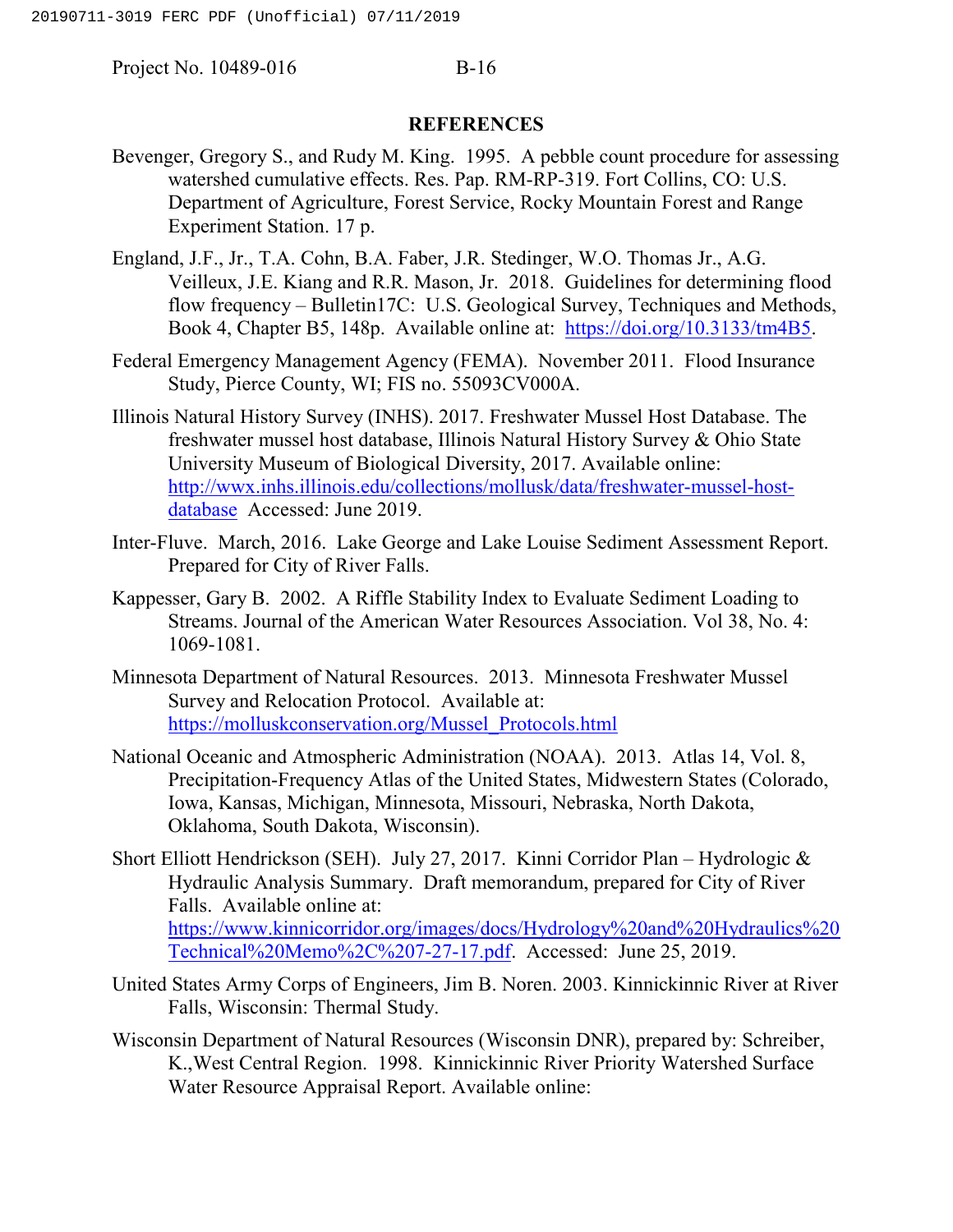[http://www.rfmu.org/DocumentCenter/View/774/1998-Kinnickinnic-Priority-](http://www.rfmu.org/DocumentCenter/View/774/1998-Kinnickinnic-Priority-Watershed-Report?bidId=)[Watershed-Report?bidId=](http://www.rfmu.org/DocumentCenter/View/774/1998-Kinnickinnic-Priority-Watershed-Report?bidId=)

- Wisconsin DNR; Wisconsin Department of Agriculture, Trade, and Consumer Protection; and St. Croix and Pierce County Land Conservation Departments. 1999. Nonpoint Source Control Plan for the Kinnickinnic River Priority Watershed Project. Publication WT-522. 225 p.
- Wisconsin DNR. 2019. Surface Water Integrated Monitoring System (SWIMS). Available online: <https://dnr.wi.gov/topic/surfacewater/swims/> Accessed: June 2019.